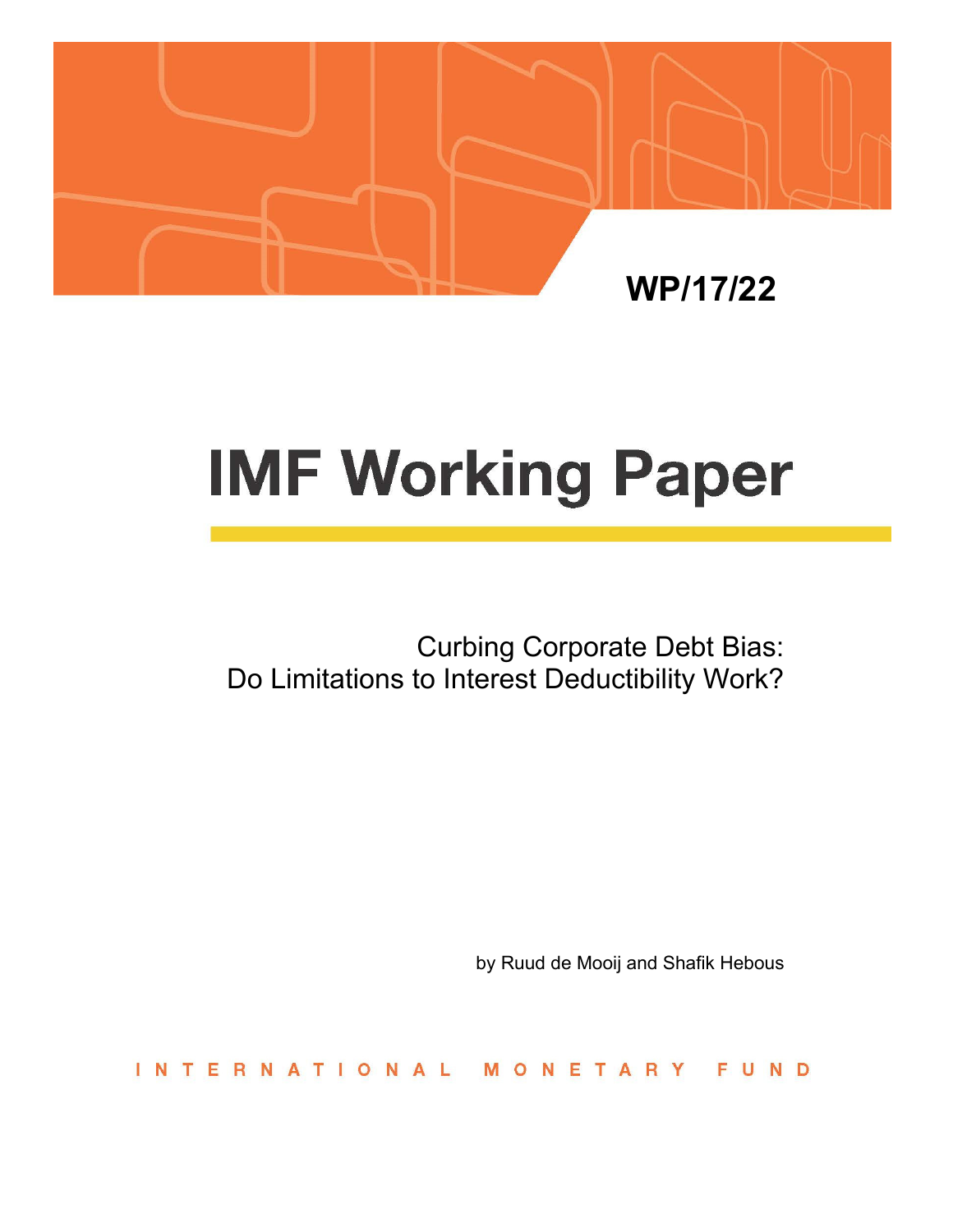# **IMF Working Paper**

#### Fiscal Affairs Department

# **Curbing Corporate Debt Bias: Do Limitations to Interest Deductibility Work?1**

#### **Prepared by Ruud de Mooij and Shafik Hebous**

Authorized for distribution by Michael Keen

January 2017

*IMF Working Papers* **describe research in progress by the author(s) and are published to elicit comments and to encourage debate.** The views expressed in IMF Working Papers are those of the author(s) and do not necessarily represent the views of the IMF, its Executive Board, or IMF management.

# **Abstract**

Tax provisions favoring corporate debt over equity finance ("debt bias") are widely recognized as a risk to financial stability. This paper explores whether and how thin-capitalization rules, which restrict interest deductibility beyond a certain amount, affect corporate debt ratios and mitigate financial stability risk. We find that rules targeted at related party borrowing (the majority of today's rules) have no significant impact on debt bias—which relates to third-party borrowing. Also, these rules have no effect on broader indicators of firm financial distress. Rules applying to all debt, in contrast, turn out to be effective: the presence of such a rule reduces the debt-asset ratio in an average company by 5 percentage points; and they reduce the probability for a firm to be in financial distress by 5 percent. Debt ratios are found to be more responsive to thin capitalization rules in industries characterized by a high share of tangible assets.

JEL Classification Numbers: G32, H25

Keywords: Corporate tax, capital structure, debt bias, thin capitalization rule

Authors' E-Mail Addresses: rdemooij@imf.org, shebous@imf.org

 $^{\rm 1}$  This paper builds on IMF (2016a). We are grateful for research assistance from Tarun Narashimhan and comments from Michael Keen and seminar participants at the IMF. Errors and views are ours alone.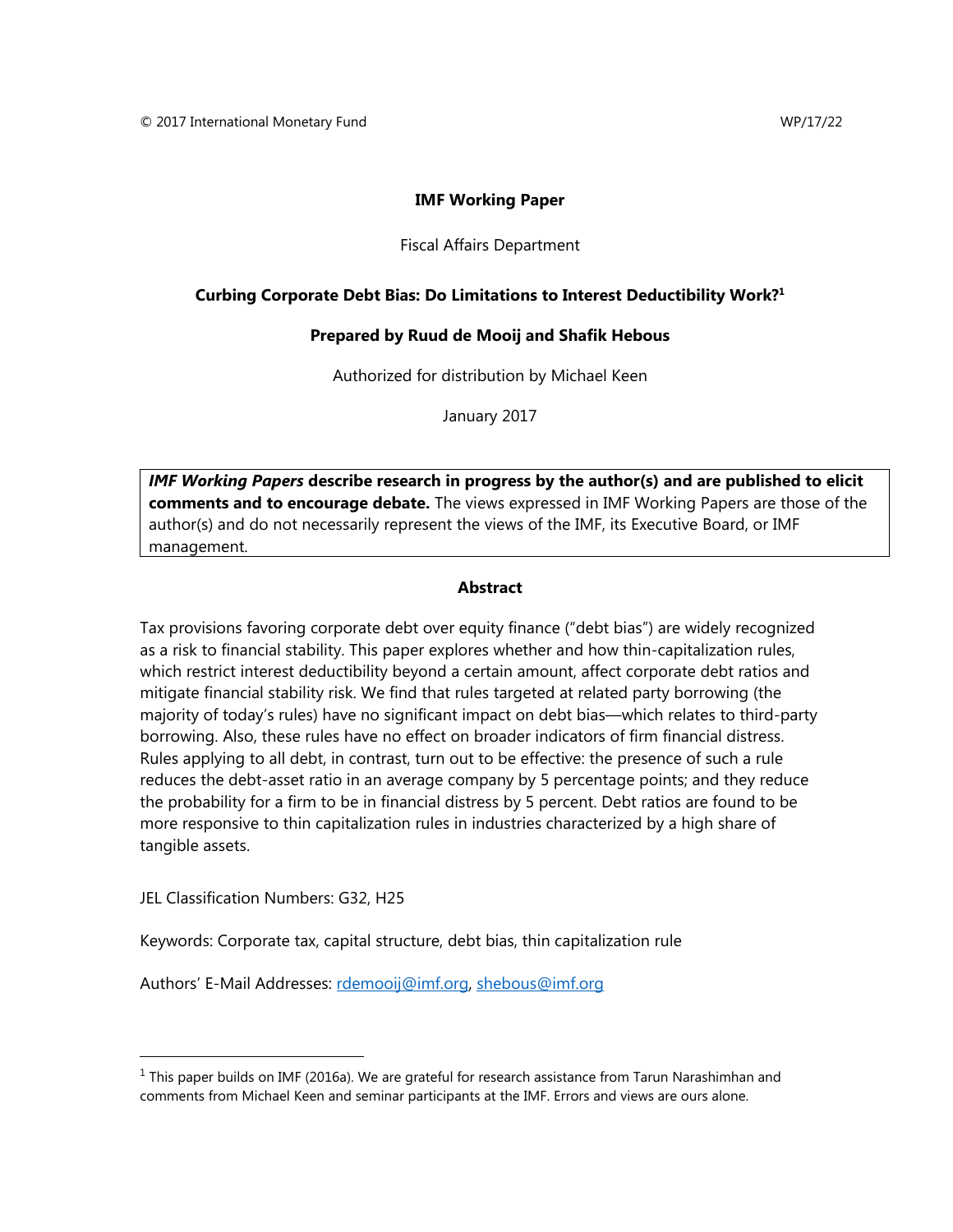| <b>Tables</b>                                                                             |  |
|-------------------------------------------------------------------------------------------|--|
|                                                                                           |  |
|                                                                                           |  |
|                                                                                           |  |
| 4. Thin Capitalization Rules and Tangibility: A Difference-in-Difference Specification 14 |  |
|                                                                                           |  |
|                                                                                           |  |
| Figure                                                                                    |  |
|                                                                                           |  |

# **Content**

# Page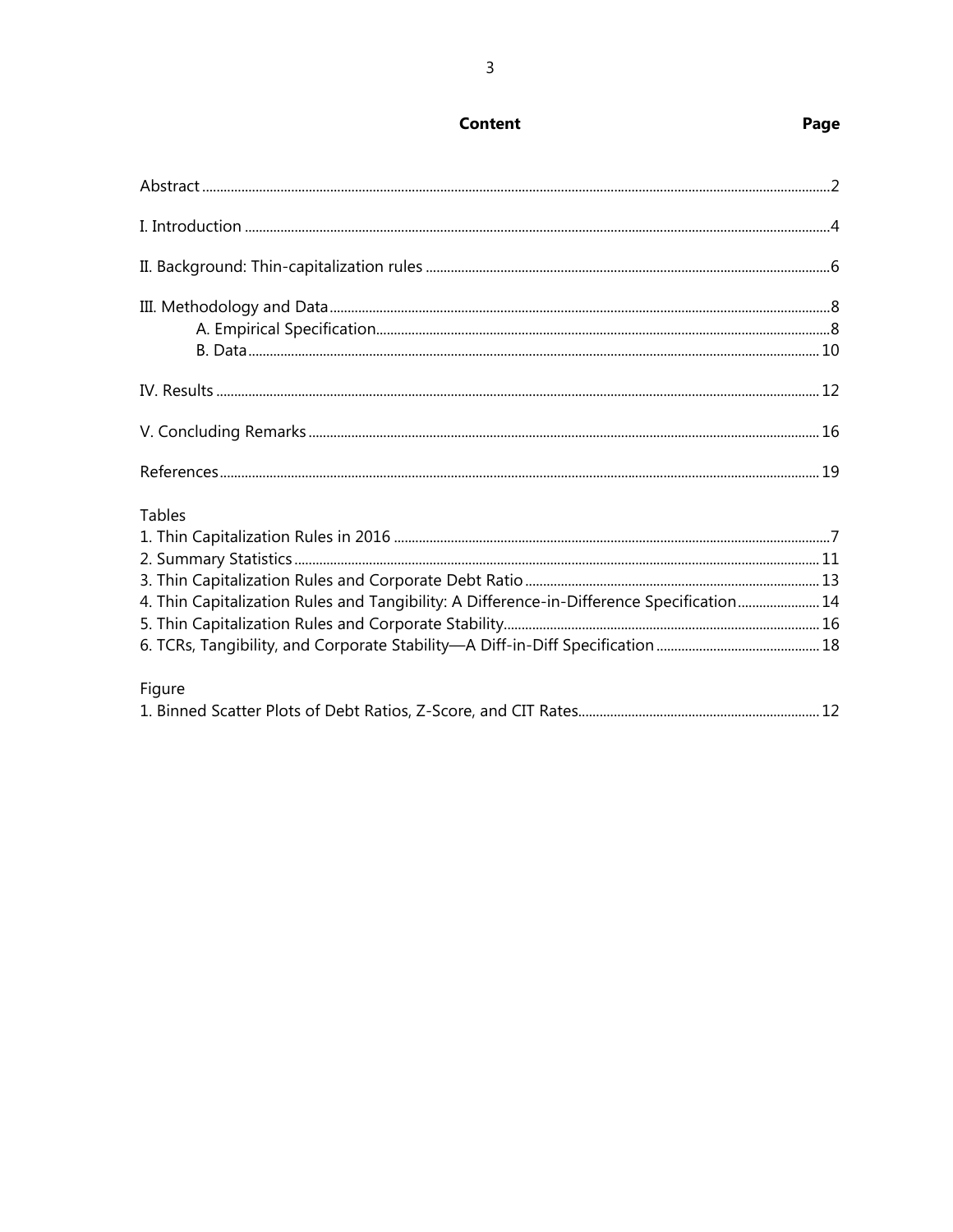#### **I. INTRODUCTION**

Excessive corporate debt levels are a serious macroeconomic stability concern. For instance, high debt can increase the probability of a firm's bankruptcy in case of an adverse shock; or it can amplify liquidity constraints after a shock, reflecting larger rollover risks and debt overhang. Giroud and Mueller (forthcoming) report, for example, that the decline in employment during the global financial crisis was significantly more pronounced in highly-leveraged than in lowlyleveraged firms. At the macro level, the excessive corporate debt levels can be seen as systemic credit externalities (Bianchi 2011). Through input-output linkages, a firm's default can spill over to others and amplify aggregate fluctuations in the economy (Acemoglu and others 2012).<sup>2</sup>

Given this concern about excessive corporate debt, it is hard to understand why almost all tax systems around the world encourage the use of corporate debt over equity. Indeed, most corporate income tax (CIT) systems allow interest expenses, but not returns to equity, to be deducted in calculating corporate tax liability. This asymmetry stimulates corporations to use debt over equity to finance investment, beyond levels which they would have otherwise chosen. Empirical studies generally confirm this "debt bias." For instance, meta studies by De Mooij (2011) and Feld and others (2013) find that the existing literature yields a typical impact coefficient of the CIT rate on the debt-asset ratio of 0.28—i.e., debt bias due to a CIT rate of 25 percent (the average in the OECD) would be responsible for a 7 percentage-point higher debt-to-asset ratio in an average corporation.

Debt bias is now widely recognized as a policy concern (IMF 2016a). And several countries have started to implement measures toward addressing it. Effectively, there are two ways in which debt bias can be neutralized: either by treating equity more similar as debt by adding an allowance for corporate equity (ACE); or by treating debt more similar for taxation as equity by denying interest deductibility for corporations. ACE systems have been quite widely advocated by economists and implemented in some countries, such as Belgium, Cyprus, Italy, Switzerland, and Turkey. Evaluations generally suggest that these systems have been effective in reducing debt bias (IMF 2016a, Hebous and Ruf 2015). Yet, many countries are still reluctant to introduce an ACE due to the expected revenue loss associated with a narrower tax base. Other countries have imposed limitations to interest deductibility. In the limit, interest deductibility could be denied entirely so that the CIT would be transformed into a so-called "comprehensive business income tax" (or, when combined with full expensing of investment, an R-base cash-flow tax). However, there is no country in the world with such a system as it would create significant obstacles with international transactions (such as double taxation or double non-taxation) and involve major transitional problems (e.g., what to do with existing debt). Instead of full denial of interest deductibility, countries have therefore implemented partial restrictions which deny interest deductibility beyond a certain fixed level of debt or interest—so-called "thin capitalization rules" (TCRs).

 $\overline{a}$ 

 $^2$  Empirically, Sutherland and Hoeller (2012) find that higher leverage ratios in the non-financial corporate sector are associated with a significantly higher probability of recession. Jordà and others (2013) find that the buildup of private credit during expansion periods tend to make subsequent recessions more likely, deeper and longer lasting (see also Bernanke and Campbell 1988, Bianchi 2011, Friedman 1986, and IMF 2016b).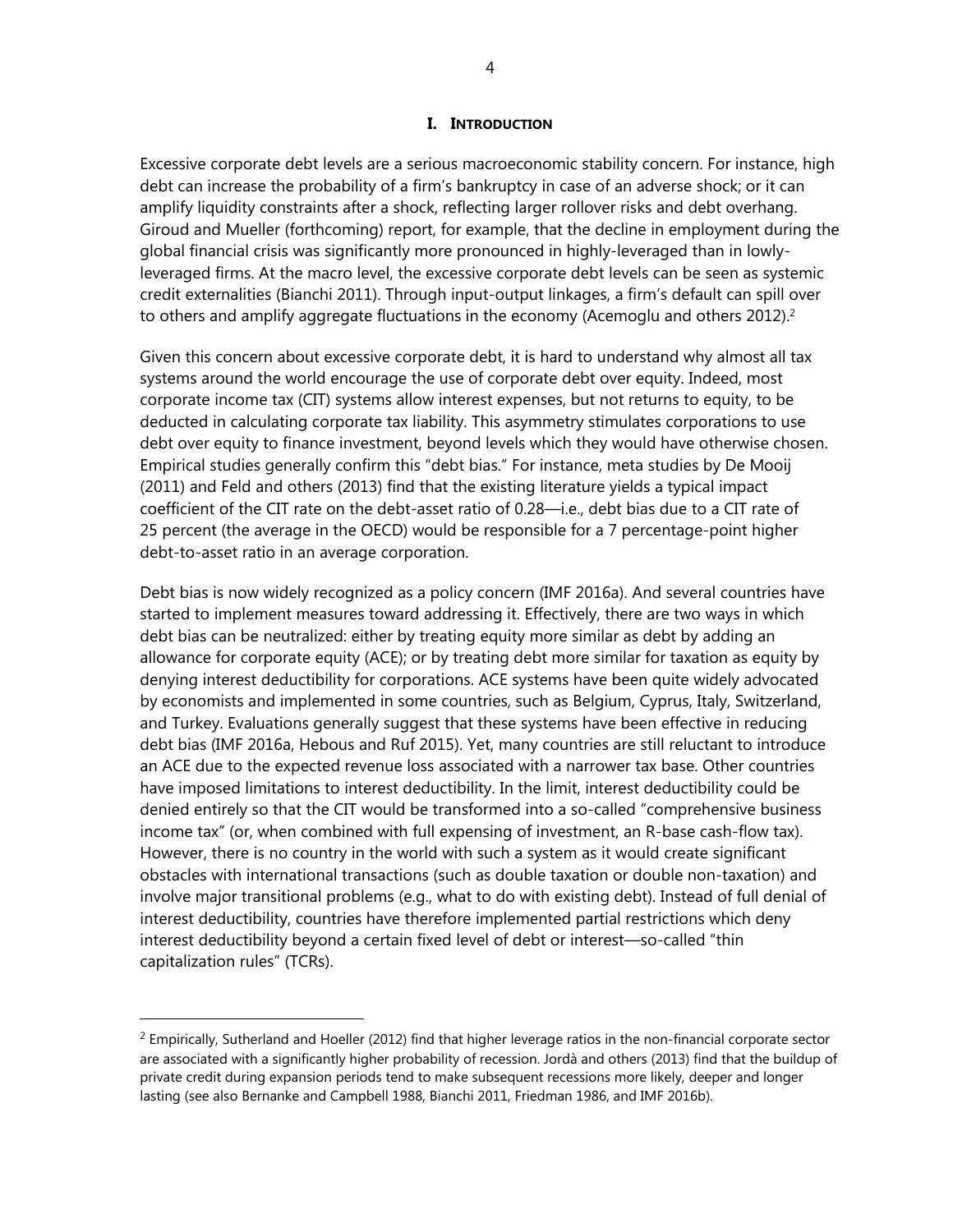By raising the cost of debt finance for affected companies, TCRs are believed to reduce corporate debt ratios. This study examines whether indeed TCRs are successful in doing so. A small existing empirical literature assesses the implications of TCRs. Weichenrieder and Windischbauer (2008) study German TCRs and find that they have reduced intracompany loans by foreign affiliates located in Germany. Buettner and others (2012) find evidence for the effects of TCRs on intragroup lending of German outbound FDI. Blouin and others (2014) find similar results for U.S. affiliates abroad. These studies, however, use unconsolidated accounts of companies and their focus is on intragroup lending from affiliates in low to those in high tax countries. This so-called "debt shifting" differs from the debt bias referred to above in that it is a form of tax avoidance by multinationals, induced by cross-country differences in CIT rates.<sup>3</sup> While important for the tax base, this debt shifting is probably of lesser relevance for macroeconomic stability. Indeed, as there is generally risk-sharing within the multinational group, debt shifting though internal borrowing likely has only limited stability implications (Huizinga and others 2008).<sup>4</sup>

This study concentrates on debt bias, which relates to third-party or external debt of the firm or of the group as a whole. To explore the impact of TCRs on this debt bias, we use consolidated instead of unconsolidated accounts. In the consolidated accounts, all intracompany transactions are excluded and debt ratios represent the external debt position of the entire group. The empirical analysis exploits panel data for non-financial firms in 60 countries between 2005 and 2014—a period in which several countries introduced TCRs.

TCRs vary between countries in various dimensions, such as the strictness of the rule, the definition of the fixed ratio, exemptions and opportunities for carry forward of unused interest. TCR also vary regarding the scope of interest that is restricted, namely whether this applies to interest on all debt or only on intracompany debt. This paper assesses the effectiveness of especially this latter aspect of different TCRs in addressing debt bias. The expectation is that TCRs that impose restrictions to the deductibility of all corporate debt reduce debt bias, while TCRs that only limit deductibility of intra-group interest do not. Yet, we also conjecture that TCRs that restrict the deductibility of intragroup lending can indirectly induce firms to raise external debt by using so-called back-to-back loans. These are essentially intracompany loans, but channeled between affiliates through a third party in order to circumvent a TCR. The empirical analysis will shed light on whether this is indeed a systematically relevant issue in practice.

Furthermore, this paper examines whether the effects of TCRs differ across industries. In particular, we expect the impact of TCRs to be larger in industries with a higher degree of tangibility of assets. The reason is that firms in these industries will find it relatively easier to

 $\overline{a}$ 

<sup>&</sup>lt;sup>3</sup> Debt shifting is addressed in Action 4 of the OECD/G20 initiative on Base Erosion and Profit Shifting, see OECD 2015. The report suggests the adoption of a TCR that restricts interest deductibility if interest-to-earnings exceeds a certain fixed ratio. It also proposes a so-called 'group escape', which would nullify the application of the TCR for an affiliate if the ratio for the group as a whole exceeds the fixed TCR ratio. Effectively, therefore, the group's actual external leverage forms the cap for the application of the TCR. Thus, it may help to limit debt shifting within a multinational group, but will not restrict external borrowing by the group as a whole.

<sup>&</sup>lt;sup>4</sup> Merlo and others (2015) study the effects of TCRs on the location decision of new multinational affiliates using German data. Haufler and Runkel (2012) theoretically show that coordinating TCRs across countries improves welfare, but may intensify tax rate competition.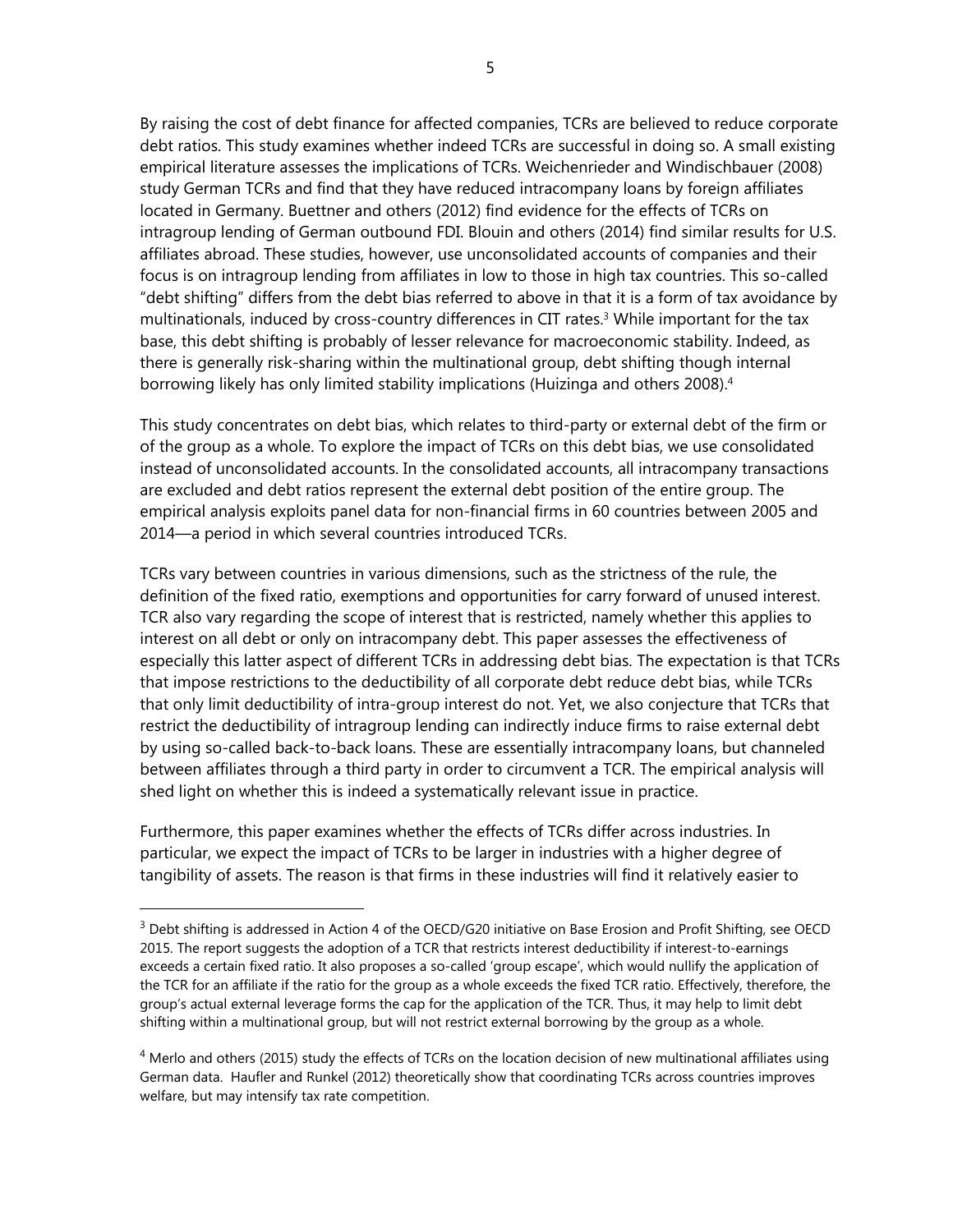borrow because they can put up more tangible assets as collateral. With higher a debt ratio, a TCR might more often be binding in these industries and thus have a more pronounced effect on debt ratios. We test this by estimating a difference-in-difference equation in the spirit of Rajan and Zingales (2005) by interacting the variation in tangibility between industries with the TCRs.

Finally, this paper extends the analysis of TCRs beyond their impact on debt ratios. In particular, we explore also the effects of TCRs on a more comprehensive indicator of a firm's financial distress, based on the Altman Z-score (Altman 1968, Altman and others 2015). This score assigns weights to different key firms' financial ratios (of which the debt ratio is one) that are significant predictors of corporate bankruptcy. The reason to explore this comprehensive indicator is that, while TCRs may limit a firm's financial distress by replacing corporate debt by equity, they might induce firms to simultaneously adjusts other behaviors that influence riskiness. The extended analysis will examine whether the balance of these effects still implies a higher bankruptcy risk.

The results of this paper suggest that a TCR that applies only to realted-party debt has no significant impact on external borrowing of corporate groups. Further, such a TCR––has no effect on firm financial distress as measured by the Z-scores. TCRs that target a broader corporate debt base are estimated to reduce the consolidated debt ratio by about 5 percentage points, on average. Further, the evidence indicates that debt ratios are more responsive to TCRs in industries characterized by a high share of tangible assets—reflecting a higher propensity to borrow against collateral. Overall, the findings of this paper suggest that if TCRs are introduced to neutralize tax systems with respect to financing decisions, in many countries their scope should be broadened to cover all debt.

# **II. BACKGROUND: THIN-CAPITALIZATION RULES**

Today, 60 countries implement some kind of TCR. Table 1 shows the various forms of TCRs, their date of introduction and information about their strictness. The Table distinguishes between TCRs in two dimensions. The first is whether a rule restricts interest deduction for only relatedparty debt or if it adopts a broader definition of debt potentially restricting all debt. The empirical analysis focuses on this. The second dimension is which ratio determines whether an interest deduction is denied, i.e., whether it is based on a fixed debt-equity ratio, a fixed interestearning ratio ("earning stripping rules") or an arm's-length ratio. There are other relevant dimensions of TCRs, which might matter too for their impact. However, these are more difficult to capture in a quantitative analysis. For instance, the strictness of fixed debt-equity ratios tends not to significantly vary over time, while its meaning depends on whether the rule restricts only related-party debt or total debt. Several TCRs also combine fixed ratios with other tests, making the value of the ratio per se an imprecise distinction between TCRs.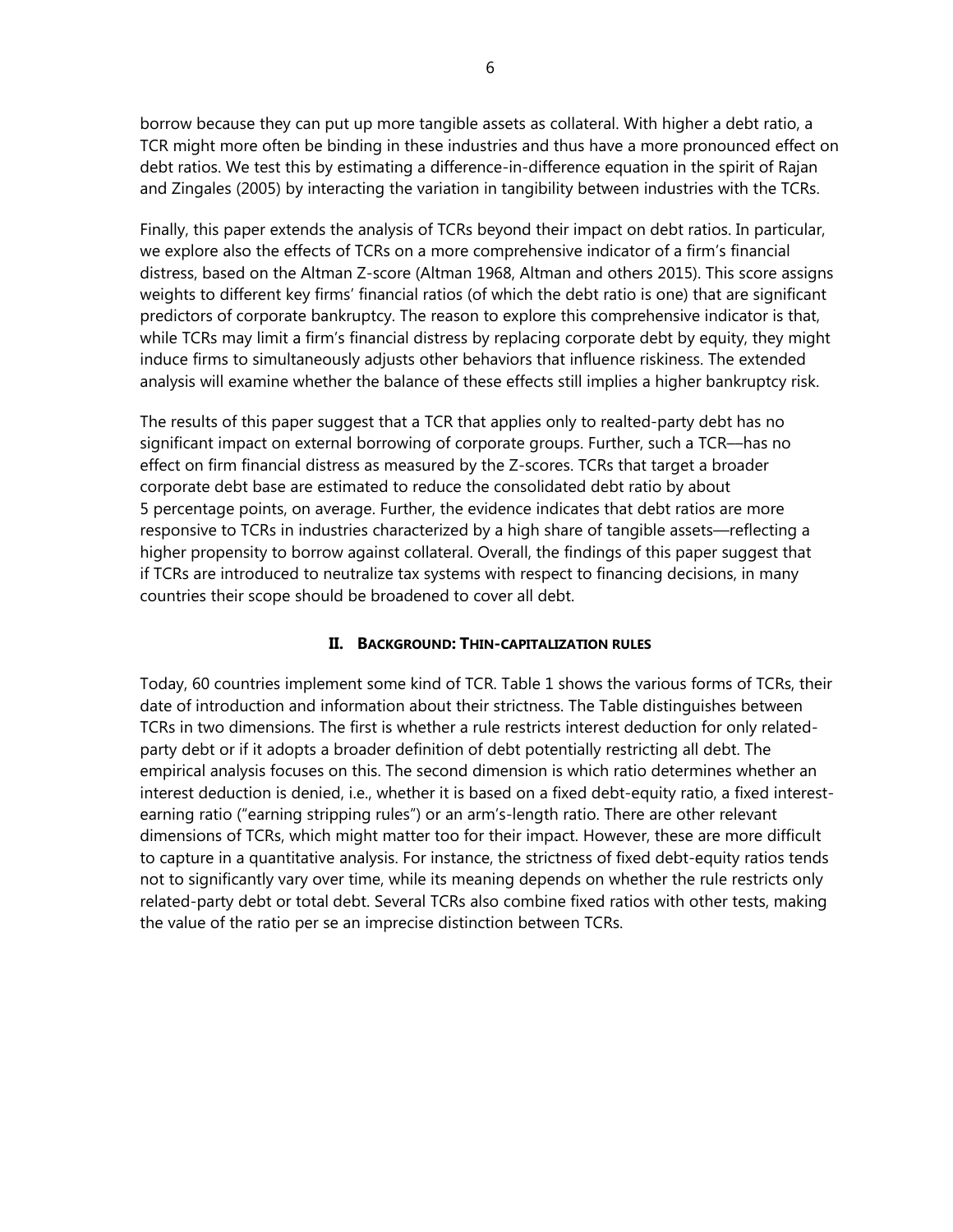|                                                  |                          | Year of                   | Equity-Debt Ratio / EBITDFA |
|--------------------------------------------------|--------------------------|---------------------------|-----------------------------|
| Thin Cap Rule Type                               | Country                  | Introduction <sup>1</sup> | Percentage                  |
|                                                  | Argentina                | 1999                      | 2:1                         |
|                                                  | Belarus                  | 2013                      | 1:1                         |
|                                                  | Brazil                   | 2011                      | 2:1                         |
|                                                  | Canada                   | 1972                      | 1.5:1                       |
|                                                  | Chile                    | 2012                      | 3:1                         |
|                                                  | China                    | 2008                      | 2:1                         |
|                                                  | Czech Republic           | 2007                      | 4:1                         |
|                                                  | Ecuador                  | 2007                      | 3:1                         |
|                                                  | Egypt                    | 2005                      | 4:1                         |
|                                                  | El Salvador              | 2012                      | 3:1                         |
|                                                  | France <sup>2</sup>      | 2007                      | 1.5:1                       |
|                                                  | Ghana                    | 2000                      | 2:1                         |
|                                                  | Gibraltar                | 2010                      | 5:1                         |
|                                                  | Kenya <sup>3</sup>       | 2006                      | 3:1                         |
|                                                  | Korea, Republic of       | 1997                      | 2:1                         |
|                                                  | Lithuania                | 2002                      | 4:1                         |
| Fixed debt-equity rule for related-party<br>debt | Macedonia                |                           | 3:1                         |
|                                                  | Mexico <sup>4</sup>      | 2005                      | 3:1                         |
|                                                  | Mongolia                 | 2005                      | 3:1                         |
|                                                  | Mozambique               | 2008                      | 2:1                         |
|                                                  | Namibia                  | 2012                      | 3:1                         |
|                                                  | Oman                     | 2012                      | 2:1                         |
|                                                  | Peru                     | 2007                      | 3:1                         |
|                                                  | Poland <sup>5</sup>      | 1999                      | 1:1                         |
|                                                  | Rwanda                   | 2008                      | 4:1                         |
|                                                  | Slovenia                 | 2005                      | 4:1                         |
|                                                  | Sri Lanka                | 2006                      | 3:1                         |
|                                                  | Taiwan                   | 2011                      | 3:1                         |
|                                                  | Turkey                   | 2006                      | 3:1                         |
|                                                  | Uganda                   | 2013                      | 1.5:1                       |
|                                                  | <b>United States</b>     | 1989                      | 1.5:1                       |
|                                                  | Venezuela                | 2007                      | 1:1                         |
|                                                  | Yemen                    | 2010                      | 7:3                         |
|                                                  | Albania                  | 2000                      | 4:1                         |
|                                                  | Australia <sup>6</sup>   | 1997                      | 1.5:1                       |
|                                                  | Bulgaria                 | 2006                      | 3:1                         |
|                                                  | Colombia                 | 2013                      | 3:1                         |
|                                                  | Croatia                  | 2005                      | 4:1                         |
|                                                  | Denmark <sup>7</sup>     | 1998                      | 4:1                         |
|                                                  | Dominican Republic       | 2013                      | 3:1                         |
|                                                  | Georgia                  | 2018 (planned)            | 3:1                         |
| Fixed debt-equity rule for total debt            | Hungary                  | 2000                      | 3:1                         |
|                                                  | Indonesia                | 2016                      | 4:1                         |
|                                                  | Japan <sup>8</sup>       | 1992                      | 3:1                         |
|                                                  | Latvia                   | 2003                      | 4:1                         |
|                                                  | New Zealand <sup>9</sup> | 1995                      | 1.6:1                       |
|                                                  | Papua New Guinea         | 2013                      | 2:1                         |
|                                                  | Romania <sup>10</sup>    | 2006                      | 3:1                         |
|                                                  | Serbia                   | 2001                      | 4:1                         |
|                                                  | Zimbabwe                 | 2011                      | 3:1                         |
|                                                  | Kazakhstan               | 2008                      |                             |
| Arm's-length rule                                | South Africa             | 1995                      |                             |
|                                                  | United Kingdom           | 1999                      |                             |
|                                                  | Germany                  | 1994                      | 30%                         |
|                                                  | Greece                   | 2010                      | 40%                         |
| Interest-stripping rule for total debt           | Italy                    | 2003                      | 30%                         |
|                                                  | Portugal <sup>11</sup>   | 1996                      | 30%                         |
|                                                  | Spin <sup>11</sup>       | 1996                      | 30%                         |
| Interest-stripping rule for related-party        | Finland                  | 2013                      | 25%                         |
| debt                                             | Norway                   | 2014                      | 30%                         |
|                                                  | Slovakia                 | 2015                      | 25%                         |

| Table 1. Thin Capitalization Rules in 2016 |  |
|--------------------------------------------|--|
|--------------------------------------------|--|

 $1$  The TCR in the year of introduction may differ from the one applied in 2016. For example, Germany introduced a TCR in 1994 in the form of a safe-harbor ratio. The interest stripping rule was introduced in 2008.

 $<sup>2</sup>$  Has both interest-EBITDA and equity-debt ratios.</sup>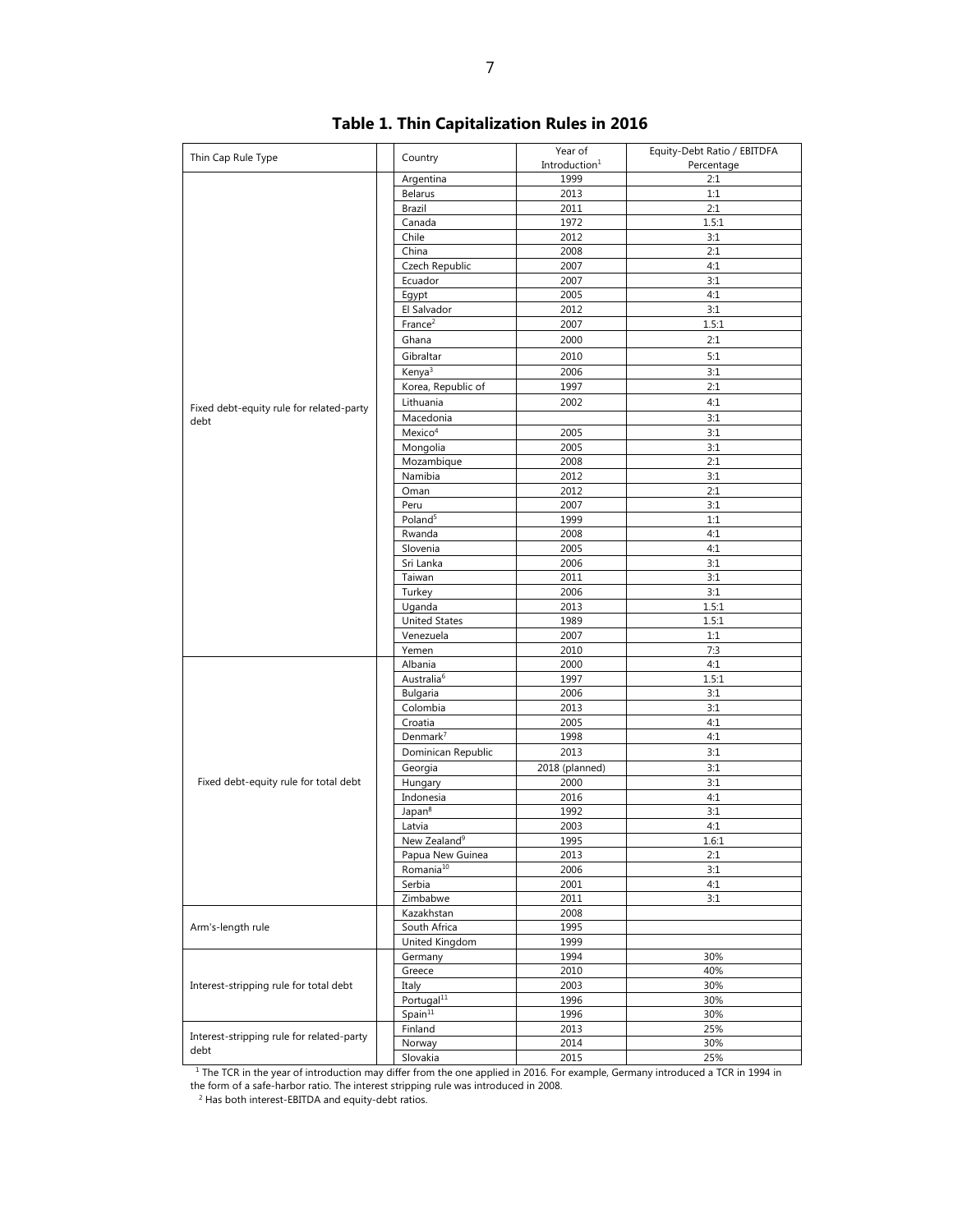The academic literature on the distortions associated with interest deductibility has considered various alternative policy options. Most of them are meant to restrain intragroup interest deduction and are not targeted to address debt bias. One such option is to use formula apportionment of the worldwide interest expenses, i.e., the worldwide interest of the multinational group would be allocated across its affiliates based on the location of assets, external debt or other variables, such as gross profits or employment. Another option is to adopt a net financing deduction approach. This would deny interest deduction if the borrowing of a firm is used to finance an equity injection in foreign affiliates (Desai and Dharmapala 2015). Third, countries could agree to allow interest on intracompany debt to be deducted only at the tax rate at which the interest income is taxable, i.e., in the country from which is borrowed, to eliminate incentives for debt shifting (IMF 2016a). Finally, a group-wide test could restrict interest deductibility of an affiliate in accordance to its share in the group's worldwide activity. A similar rule is a worldwide cap, but it differs in that it denies the deduction of interests that exceed the worldwide third-party interest expense of the group.

#### **III. METHODOLOGY AND DATA**

#### **A. Empirical Specification**

This section discusses our empirical strategy to identify the impact of TRCs on corporate debt ratios. The analysis is based on three specifications. The first follows the firm-panel model according to:

$$
debt_{isct} = a_0 + a_1^j TCR_{ct}^j + a_2Tax_{ct} + \beta X_{isct} + \lambda_t + \mu_s + \varepsilon_{isct},
$$
\n(1)

where  $debt_{i, cct}$  is the consolidated total debt-asset ratio of firm  $i$  in sector  $s$  and resident in country *c* in year *t*. The variable TCR<sub>ct</sub> takes the value 1 if a country adopts a thin capitalization rule in year *t*, and is zero otherwise.  $Tax_{ct}$  is the statutory CIT rate.  $X_{i, 1}$  is a vector of controls with an associated vector of coefficients  $\beta$ . Equation (1) includes year fixed effects ( $\lambda_t$ ) that capture all year-specific effects that are common across all firms in the sample (e.g., changes in oil prices or global economic shocks). Further, equation (1) includes sector fixed effects  $(\mu_s)$  that capture industry-specific time-invariant effects such as the capital intensity and external financial dependence. We also estimate a variant of equation (1) that includes industry-year fixed effects (*θst*) and hence allows industry-specific effects to vary over years.

The coefficient  $a_2$  is expected to have a positive effect on the consolidated debt ratio, depicting debt bias. Note, however, that the tax rate in country *i* may be an imperfect tax measure for a firm that operates in more than one country. Hence, there can be measurement error in the tax variable (see also Heckemeyer and De Mooij 2017). However, for the link between stability and debt bias in the home economy, this measurement issue is not crucial in that ultimately it is the association between domestic tax rate and consolidated debt that matters.

Our main coefficient of interest is  $a_1^j$ , where  $j$  stands for the TCR type. The analysis distinguishes between two types: (i) a total-debt TCR, defined as a TCR that applies to the total debt ratio or a broad definition of debt (*j* = thinCap-total); and (ii) a related-party TCR, which applies only to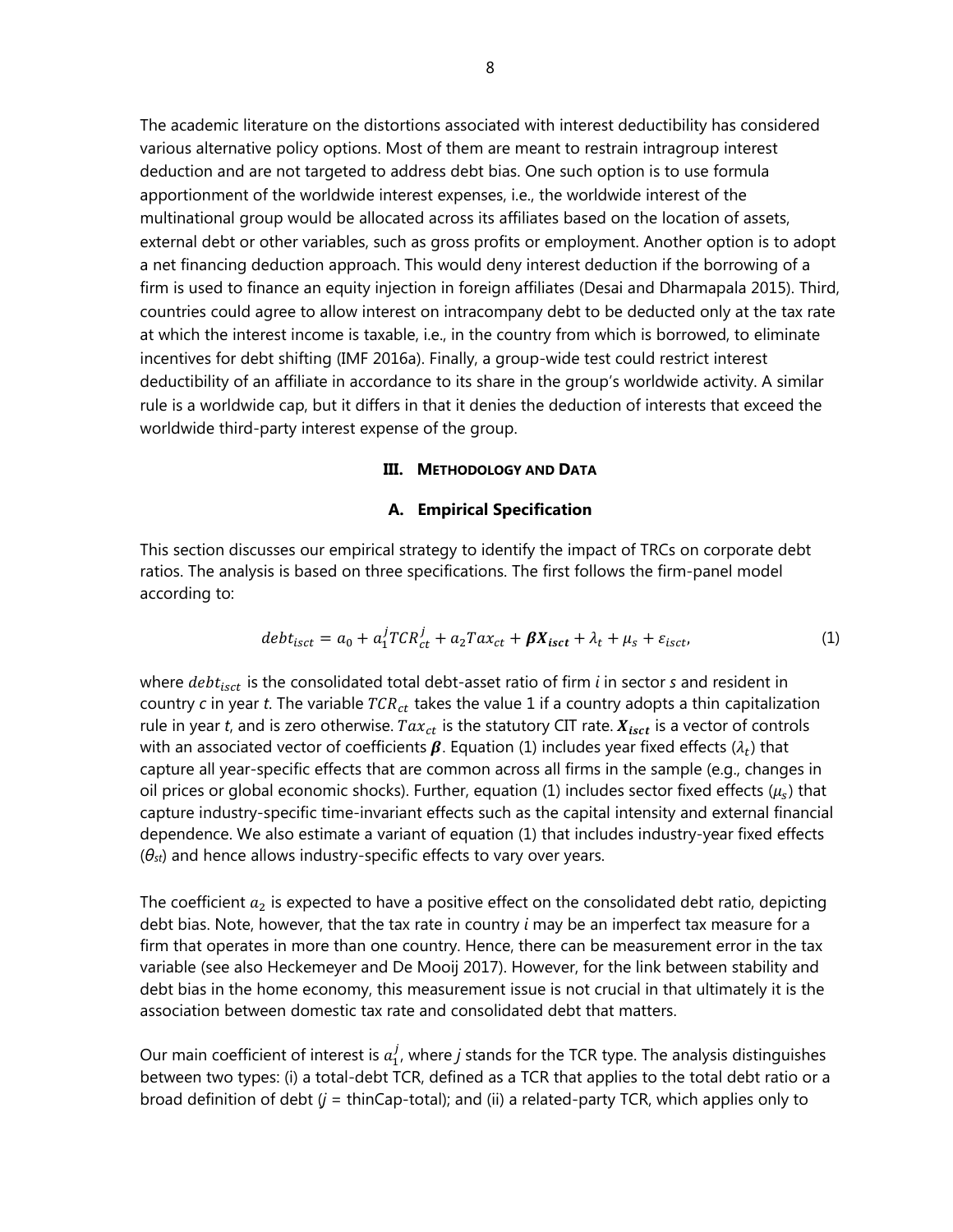related-party debt (*j* = thinCap-related-party). Both TCR variables are included in equation (1). We also run regressions whereby we do not distinguish between the two types, which we refer to as  $j$  = thinCap-all. A negative  $\alpha_1^j$  , indicates that a TCR lowers the consolidated debt ratio of the group. This might be expected for  $a_1^{thinCap\_total}$ . However, the expected impact of a related-party TCR on debt ratios in the consolidated statement is a priori unclear (i.e.,  $a_1^{thinCap-related-party}$  is ambiguous). In particular, such a TCR does not directly restrict interest deductibility associated with external debt. Yet, restrictions to related party interest might indirectly affect external debt. For example, they may induce firms to use so-called back-to-back loans, which are essentially intragroup loans, but channeled through a third party. The debt of the borrowing affiliate would then be recorded as external debt and not subject to the TCR. Whether such substitution of intracompany debt by back-to-back loans is important is an empirical question. We will explore this by testing whether  $\alpha_1^j$ is positive for  $j$  = thinCap-related-party.

As with the tax rate variable, our TCR variable may suffer from measurement error in the sense that it only captures the rules applied in the country where the headquarter of the group is located. Of course, TCRs applied to subsidiaries in other countries could also affect the firm's consolidated debt ratio. In the absence of country-by-country accounts, however, we are unable to identify the TCRs of other countries relevant for the group. When interpreting the results, the coefficient should thus reflect the impact of the TCR in the headquarter country on the group's consolidated debt ratio.

Our second model is a difference-in-difference specification in the spirt of Rajan and Zingales (1998). It exploits variations generated by an interaction term between an industry-specific variable and our country-level tax variables:

$$
debt_{isct} = \beta_0 + \beta_1 (Tang_s \times Tax_{ct}) + \beta_2 (Tang_s \times TCR_{ct}) + \theta_s + \psi_{ct} + e_{isct}.
$$
 (2)

The industry-specific variable  $Tang_s$  is a tangibility index, computed as the industry median share of tangible assets in total assets at the level of NACE revision 2 using U.S. data as in Rajan and Zingales (1998). Its base effect is captured by the industry fixed effects ( $\theta_s$ ). All country-year specific variables such as TCR and Tax are captured by the set of country-year fixed effects  $\psi_{ct}$ . The coefficients  $\beta_1$  and  $\beta_2$  on the interaction terms give the differential effects of taxes and TCRs on the consolidated debt ratio, varying by the degree of tangibility in the industry. Companies in industries characterized by a relatively high degree of tangibility can provide more collateral and hence may have more room for using debt finance than companies in low tangibility sectors. A positive  $\beta_1$  would imply that this would also make them relatively more responsive to taxes Similarly, a negative  $\beta_2$  would mean that the debt ratios of companies in high tangibility sectors are more negatively affected by TCRs, presumably as they are more often restricted. Again, we explore this for both  $j =$  thinCap-total and  $j =$  thinCap-related-party.

Finally, we explore the impact of taxation in a regression that is similar to equation (1), but based on a more comprehensive measure of financial distress, the so-called Z-score. The underlying idea is that, while taxes may raise debt ratios due to debt bias, firms may (partly) offset the effect this has on bankruptcy risk by adjusting risk exposure through other choices affecting bankruptcy risk. By exploring the Z-score, the net impact on default risk is analyzed. In doing so,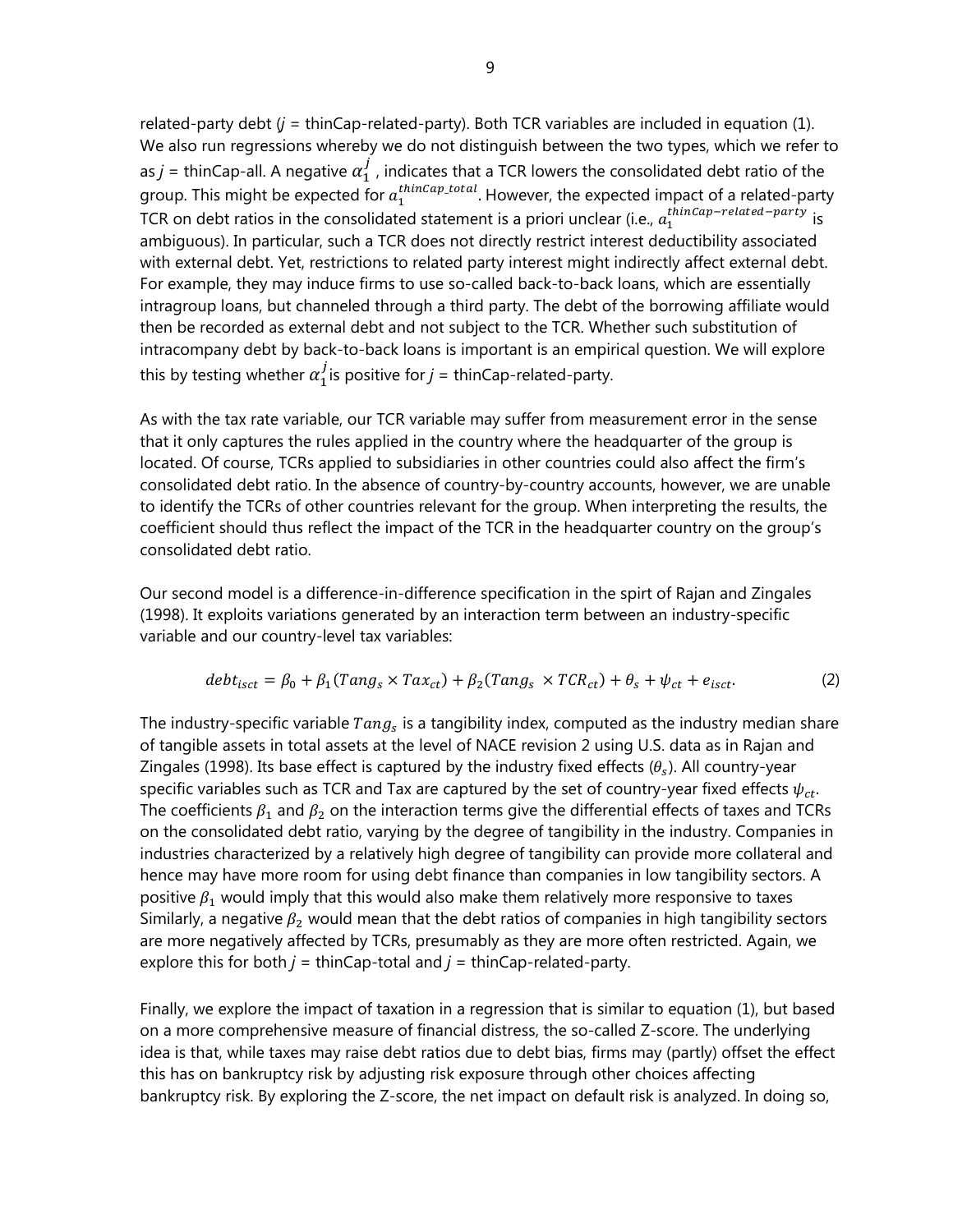the popular bankruptcy prediction model of the Altman Z-score is used. This model identifies ratios that are significant predictors of corporate bankruptcy in manufacturing sectors based on a multiple discriminate analysis. Following the literature (for example, Altman and others 2014), the Altman's Z-score (Z) for each firm in each year is calculated as follows:

$$
Z = 3.25 + 6.56 X_1 + 3.26 X_2 + 6.72 X_3 + 1.05 X_4,
$$
 (3)

where *X*1 is the ratio of working capital to total assets, *X*2 is the ratio of retained earnings to total assets, *X*3 is the ratio of earnings before interest and taxes to total assets, and *X*4 is the ratio of the book value of equity to the book value of total liabilities. A high *Z* indicates a lower risk of failure. For robustness, we also compute an alternative Altman's *Z*-score (denoted by *Z'*) and augment the discriminant function with sales (*X5*) as in Bernanke and Campbell (1988) and the original contribution by Altman (1968):

$$
Z' = 1.2X_1 + 1.4X_2 + 3.3X_3 + 0.6X_4 + 1.0X_5,
$$
\n<sup>(4)</sup>

where *X*5 is the ratio of sales to total assets. Low values of *Z'* indicate financial distress of companies and higher likelihoods of bankruptcy.

Bankruptcy risks are likely to rise in a non-linear fashion in the Z-score. Therefore, we use the Altman Z-scores from either (3) or (4) to define a binary variable that reflects the presence of high bankruptcy risk or not. In particular, the literature suggests that firms with a  $Z$  value lower than 2 are in the zone of financial turmoil and close to bankruptcy. In our sample this corresponds to the 7<sup>th</sup> percentile of the Z-score. We set the cut-off point in equation (3) and (4) such that firms with a  $Z$ -score below the  $7<sup>th</sup>$  percentile are indeed in financial distress (dummy 1) and all others are not (dummy 0). We then estimate the effect of TCRs on the likelihood of a firm to face financial distress. This approach has the advantage that it focuses on the impact of high financial risk, rather than a marginal change to the index itself.

As indicted in John and others (2008), the volatility of corporate earnings is an ex-post measure of risk taking. Thus, in the analysis, we include volatility as an explanatory variable for the financial distress indicator. As in John and others (2008), we construct this measure as the deviation of the firm's EBITDA/Assets from the country average in a given year, and then calculate the standard deviation of this measure, for each firm, on a three-year rolling window:

*Volatility* = 
$$
\sqrt{\frac{1}{T} \sum_{i=1}^{T} \left( E_{isct} - \frac{1}{T} \sum_{i=1}^{T} E_{isct} \right)^2}
$$
,  
where  $E_{isct} = \frac{EBIDTA_{isct}}{TotalAssets_{ist}} - \frac{1}{N} \sum_{i=1}^{T} \frac{EBIDTA_{isct}}{TotalAssets_{isct}}$ . (5)

#### **B. Data**

The source of the firm-level data is the ORBIS database of the Bureau van Dijk. It contains, inter alia, information on companies' balance sheet items, types of accounts (consolidated versus unconsolidated), and the economic sector of the company. The sample in the analysis includes consolidated accounts for 369,757 observations corresponding to about 100,000 distinct firms in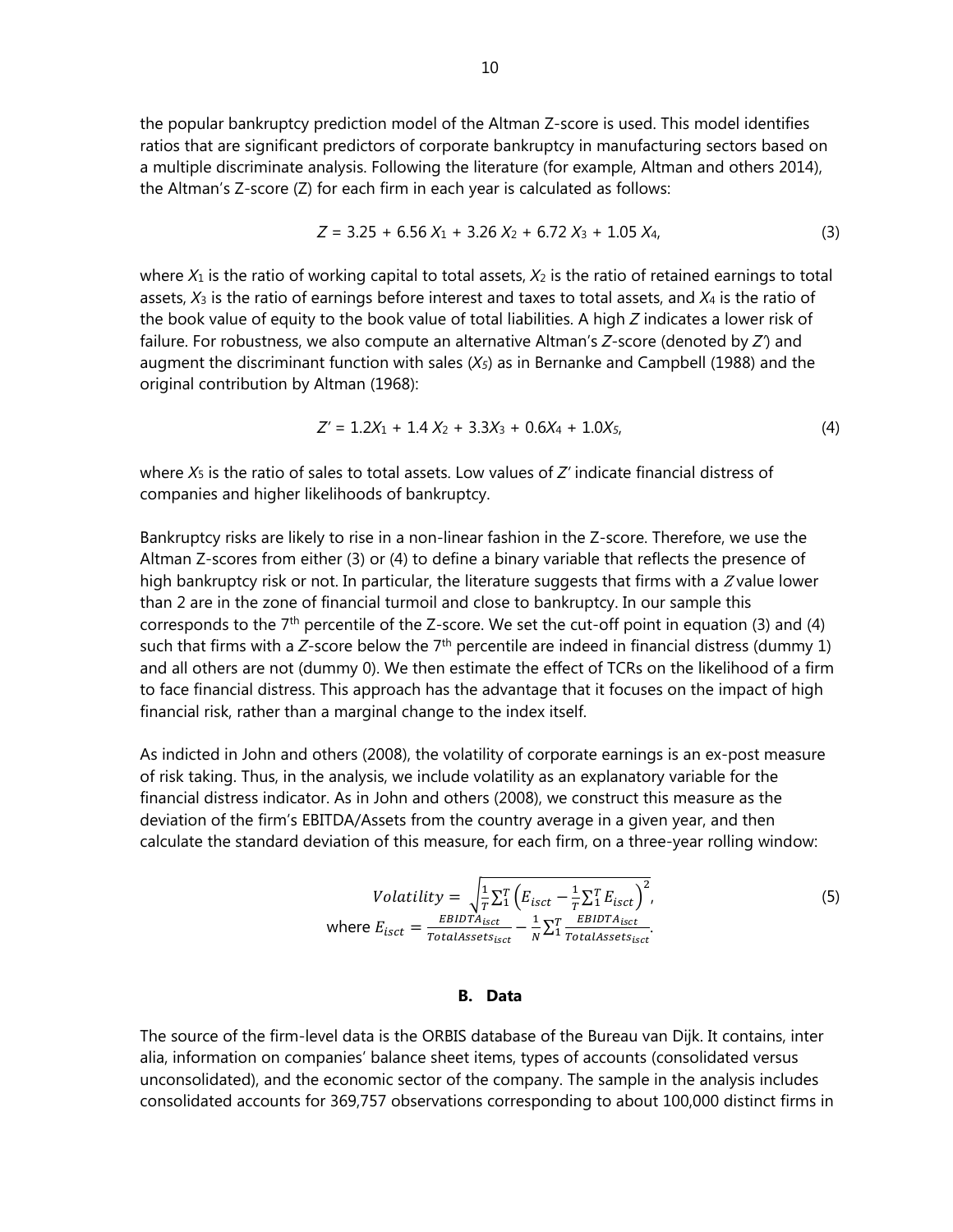60 countries in the period from 2005 to 2014. As TCRs in many countries do not apply to the financial sector, the analysis includes only non-financial firms. To control for outliers, variables are winsorized at the 0.5 percent level. Table 2 provides summary statistics of the main variables. The average consolidated debt-to-assets ratio in the sample is 62 percent whereas the median is slightly lower at around 60.2 percent. The sample size of the Z-score is notably smaller due to limited data availability of the underlying ratios—the ultimate sample has around 45,000 observations.

| <b>VARIABLES</b>      | Mean   | <b>SD</b> | <b>Median</b> | Min      | <b>Max</b> | N       |
|-----------------------|--------|-----------|---------------|----------|------------|---------|
|                       |        |           |               |          |            |         |
| debtRatio             | 62.09  | 36.18     | 60.16         | 4.380    | 226.1      | 369,757 |
| citRate               | 27.39  | 5.217     | 28            | 8.500    | 39         | 369,757 |
| ThinCap-all           | 0.688  | 0.463     | 1             | 0        | 1          | 358,978 |
| ThinCap-total         | 0.174  | 0.380     | 0             | 0        |            | 358,978 |
| ThinCap-related-party | 0.514  | 0.500     |               | 0        | 1          | 358,978 |
| Volatility            | 0.0771 | 0.170     | 0.035         | 0.000242 | 1.647      | 264,432 |
| Z-score               | 5.394  | 7.026     | 6.418         | $-26.32$ | 16.16      | 115,924 |
| Z'-score              | 1.930  | 3.203     | 2.265         | $-11.80$ | 7.577      | 115,511 |
| Financial distress-Z  | 0.075  | 0.263     | 0             | $\Omega$ |            | 44,590  |
| Financial distress-Z' | 0.101  | 0.302     | 0             | $\Omega$ | 1          | 45,283  |
| interestRateReal      | 2.062  | 4.046     | 2.295         | $-42.31$ | 44.55      | 272,556 |
| gdpGrowth             | 2.607  | 8.135     | 2.532         | $-51.45$ | 32.68      | 369,757 |
| inflationCpi          | 2.815  | 2.685     | 2.321         | $-1.706$ | 34.73      | 369,757 |
| InOperatingRev        | 17.65  | 2.247     | 17.75         | 11.29    | 21.93      | 369,757 |
| ebitdaShareOfAssets   | 6.067  | 21.17     | 8.701         | $-114.5$ | 35.42      | 369,757 |

# **Table 2. Summary Statistics**

We merge the firm-level data with macroeconomic variables such as inflation and GDP growth obtained from the IMF's World Economic Outlook database and real interest rate data from the World Bank World Development Indictors. Data on TCRs and statutory CIT rates are from the IMF's Fiscal Affairs Department database. The mean of the statutory CIT rate in the sample is 27.4 percent. It has a minimum value of 8.5 percent and a maximum value of 39 percent (Table 2). TCRs have been introduced in several countries in our sample period between 2005 and 2014 (Table 1). ThinCap–all is a variable that depicts whether or not a country embraces a TCR, irrespective of its type. The variable ThinCap–total is equal to one if the TCR rule applies to total debt, zero otherwise. ThinCap–related-party is equal to one if the TCR applies only to related-party debt, zero otherwise.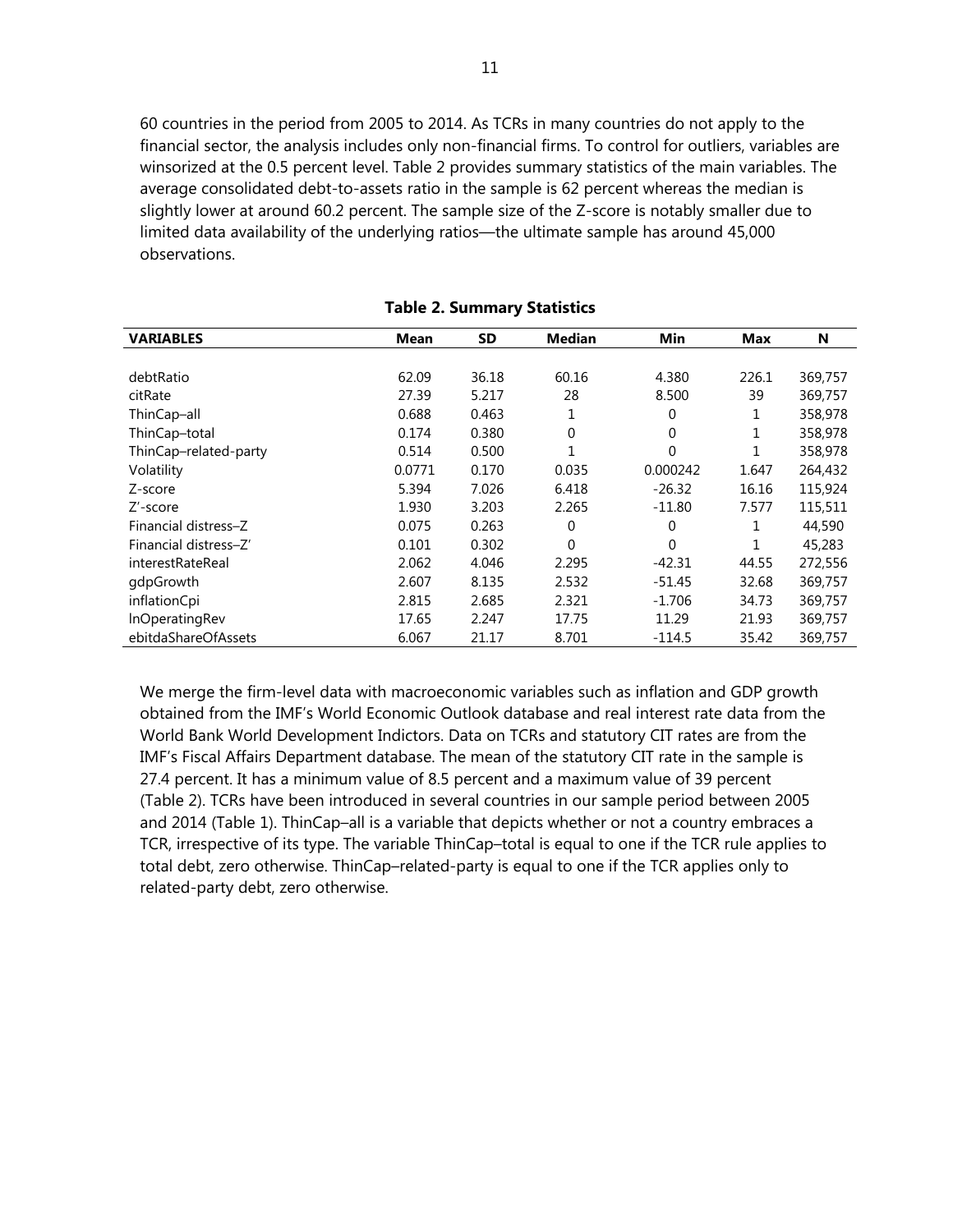

**Figure 1. Binned Scatter Plots of Debt Ratios, Z-Score, and CIT Rates**

The left panel of Figure 1 displays a binned scatter plot of corporate debt ratios and CIT rates in our sample. There is a clear positive correlation between both variables, consistent with the presence of debt bias. The right panel of Figure 1 shows a strong negative correlation between the Z-score and the debt ratio implying that highly leveraged companies have a low Z-score, i.e., they face higher financial distress and bankruptcy risks.

#### **IV. RESULTS**

Table 3 presents results from estimating (1) using the consolidated debt ratio as the dependent variable. Robust standard errors are in parentheses. The Table presents six regressions that vary in the type of TCR that is included and in the use of different sets of fixed effects to control for unobserved heterogeneity. In all regressions, the coefficient for the CIT rate is positive and significant, with values around 0.3. Hence, lowering the statutory CIT rate by 10 percentage points leads to a reduction of the debt ratio by 3 percentage points. This estimated impact is very close to the average value reported in the meta analyses of De Mooij (2011) and Feld and others (2013).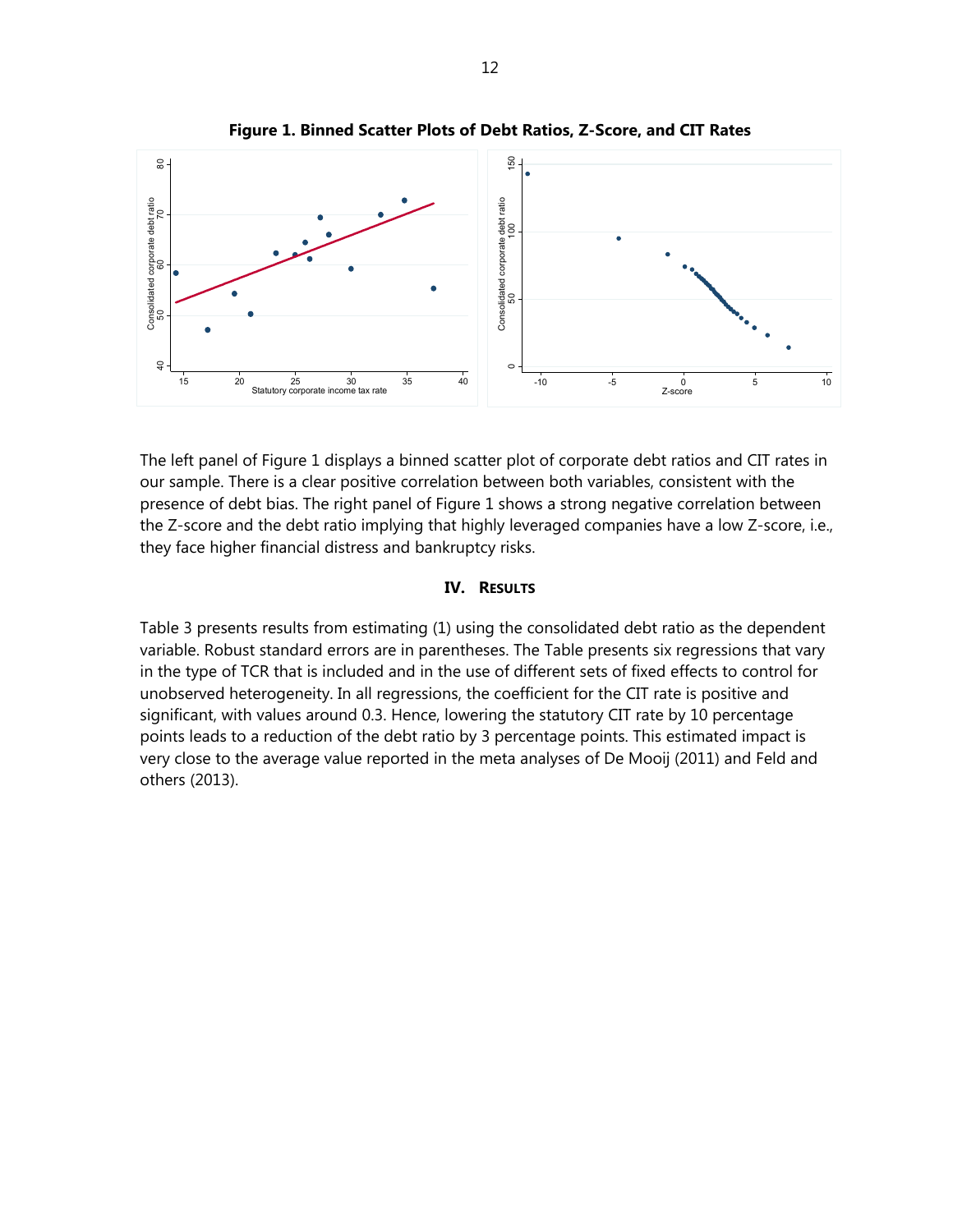| Dependent Variable    | Debt Ratio  |             |             |             |             |             |  |
|-----------------------|-------------|-------------|-------------|-------------|-------------|-------------|--|
|                       | (1)         | (2)         | (3)         | (4)         | (5)         | (6)         |  |
|                       |             |             |             |             |             |             |  |
| ThinCap-all           | $-1.333***$ |             |             | $-1.062*$   |             |             |  |
|                       | (0.178)     |             |             | (0.624)     |             |             |  |
| ThinCap-total         |             | $-5.129***$ | $-5.634***$ |             | $-5.075***$ | $-5.360***$ |  |
|                       |             | (0.171)     | (0.225)     |             | (0.597)     | (0.719)     |  |
| ThinCap-related-party |             |             | $-0.590***$ |             |             | $-0.332$    |  |
|                       |             |             | (0.180)     |             |             | (0.633)     |  |
| citRate               | $0.301***$  | $0.308***$  | $0.313***$  | $0.283***$  | $0.293***$  | $0.296***$  |  |
|                       | (0.0182)    | (0.0181)    | (0.0182)    | (0.0492)    | (0.0485)    | (0.0501)    |  |
| gdpGrowth             | $-0.178***$ | $-0.203***$ | $-0.210***$ | $-0.177***$ | $-0.205***$ | $-0.209***$ |  |
|                       | (0.0105)    | (0.0106)    | (0.0107)    | (0.0438)    | (0.0420)    | (0.0422)    |  |
| inflationCpi          | $0.921***$  | $0.703***$  | $0.661***$  | $0.992***$  | $0.752***$  | $0.728***$  |  |
|                       | (0.0408)    | (0.0426)    | (0.0431)    | (0.118)     | (0.126)     | (0.127)     |  |
| ebitdaShareOfAssets   | $-0.728***$ | $-0.726***$ | $-0.727***$ | $-0.729***$ | $-0.728***$ | $-0.729***$ |  |
|                       | (0.00663)   | (0.00658)   | (0.00660)   | (0.00954)   | (0.00986)   | (0.00959)   |  |
| operatingRevenueRatio | $-0.255***$ | $-0.187***$ | $-0.196***$ | $-0.252***$ | $-0.187***$ | $-0.192***$ |  |
|                       | (0.0193)    | (0.0189)    | (0.0192)    | (0.0452)    | (0.0406)    | (0.0407)    |  |
| interestRateReal      | $1.587***$  | $1.673***$  | $1.681***$  | 1.586***    | $1.674***$  | 1.678***    |  |
|                       | (0.0449)    | (0.0448)    | (0.0449)    | (0.128)     | (0.127)     | (0.128)     |  |
| Constant              | 35.00***    | 33.67***    | 33.60***    | 28.20***    | 27.10***    | 27.28***    |  |
|                       | (12.92)     | (12.82)     | (12.82)     | (2.936)     | (3.044)     | (2.967)     |  |
|                       |             |             |             |             |             |             |  |
| Observations          | 262,727     | 262,727     | 262,727     | 262,727     | 262,727     | 262,727     |  |
| $R^2$                 | 0.184       | 0.186       | 0.186       | 0.163       | 0.165       | 0.165       |  |
| Industry              | Yes         | Yes         | Yes         |             |             |             |  |
| Year                  | Yes         | Yes         | Yes         |             |             |             |  |
| Industry-year FE      |             |             |             | Yes         | Yes         | Yes         |  |

|  |  | Table 3. Thin Capitalization Rules and Corporate Debt Ratio |
|--|--|-------------------------------------------------------------|
|--|--|-------------------------------------------------------------|

 ThinCap—all is a variable that depicts whether or not a country embraces a TCR. The variable ThinCap—total is equal to one if the TCR rule applies to total debt, zero otherwise. ThinCap—related-party is equal to one if the TCR applies only to related-party debt, zero otherwise. CitRate is the statutory corporate income tax rate. Data are from ORBIS for 2005–14. Robust standard errors are in parentheses. \*\*\*p<0.01,\*\*p<0.05, \*p<0.1.

In column (1), the estimated coefficient for the TCR variable of 1.3 suggests that the presence of some form of TCR reduces the consolidated debt ratio on average by about 1.3 percentage points. Column (2) suggests that a TCR applying to total debt, with a coefficient of 5.1, has a much stronger negative effect on consolidated corporate debt than do the generality of TCRs. In column (3), this effect is similar and can be compared with the coefficient for related-party TCRs, which is only one-tenth of that. A Wald test strongly rejects the hypothesis that there is no difference between total-debt and related-party TCRs (with a p-value of 0.00). Columns (4) to (6) in Table 2 are the same as columns (1) to (3), except that they include industry-year fixed effects allowing industry shocks to be year-specific instead of industry and year fixed effects. The main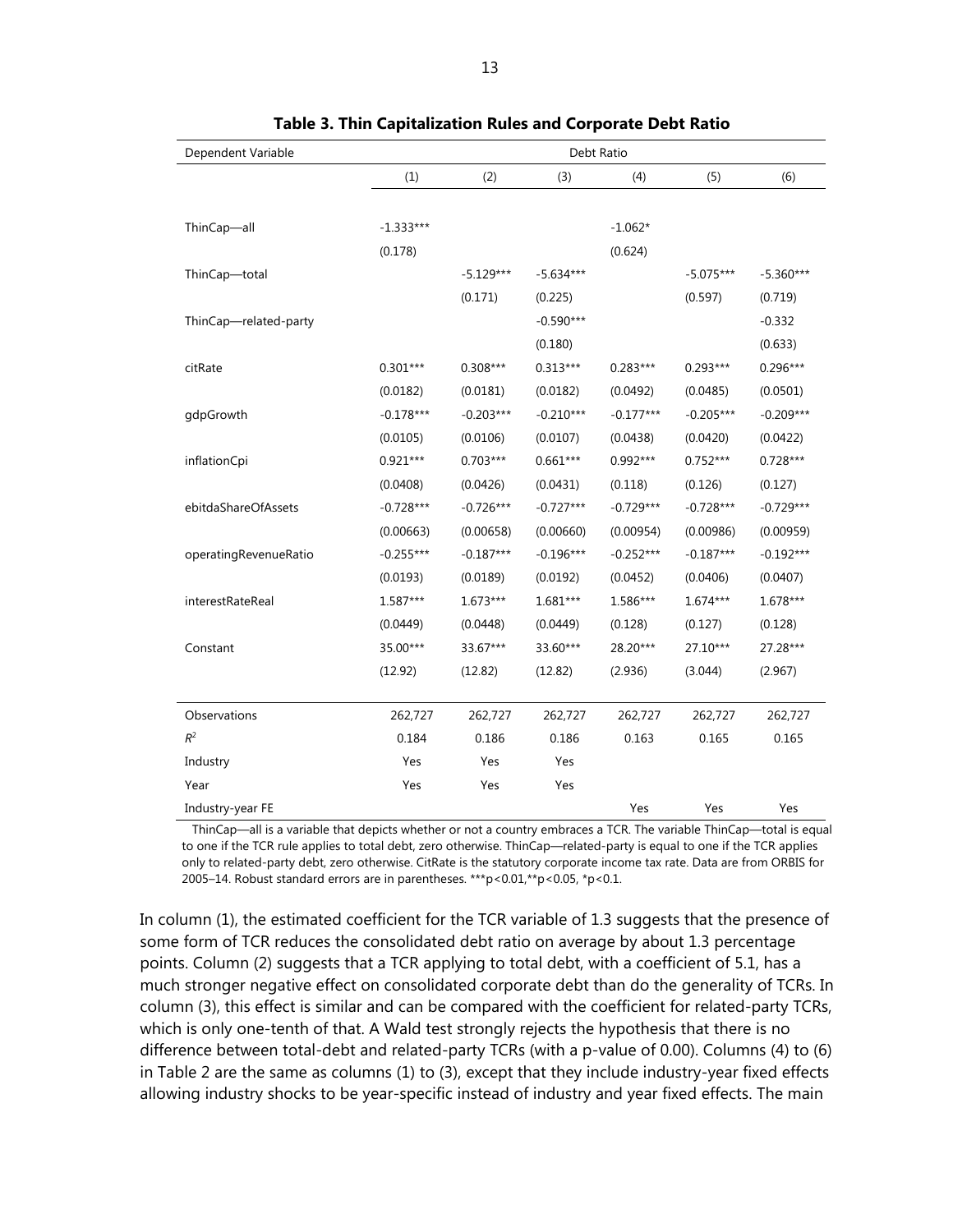results carry over, except that the coefficient for related-party TCRs become statistically insignificant. Hence, the results indicate that total-debt TCRs help to address debt bias, with a robustly significant and large negative coefficient. However, the effect of related party-TCRs is less clear-cut and much smaller in size. Also, there is no indication that related-party TCRs indirectly increase external debt through the use of back-to-back loans.

| Dependent Variable              | Debt Ratio  |             |              |              |  |  |  |  |
|---------------------------------|-------------|-------------|--------------|--------------|--|--|--|--|
|                                 | (1)         | (2)         | (3)          | (4)          |  |  |  |  |
|                                 |             |             |              |              |  |  |  |  |
| thinCapAll × tangibility        |             | $-0.0261*$  |              |              |  |  |  |  |
|                                 |             | (0.0133)    |              |              |  |  |  |  |
| thinCapTotal × tangibility      |             |             | $-0.0853***$ | $-0.0888***$ |  |  |  |  |
|                                 |             |             | (0.0226)     | (0.0233)     |  |  |  |  |
| thinCapRelatedParty ×           |             |             |              |              |  |  |  |  |
| tangibility                     |             |             |              | $-0.00557$   |  |  |  |  |
|                                 |             |             |              | (0.0139)     |  |  |  |  |
| $c$ itrate $\times$ tangibility | $0.0064***$ | $0.0064***$ | $0.0057***$  | $0.0057***$  |  |  |  |  |
|                                 | (0.00141)   | (0.00145)   | (0.00133)    | (0.00131)    |  |  |  |  |
| ebitdaShareOfAssets             | $-0.767***$ | $-0.763***$ | $-0.764***$  | $-0.764***$  |  |  |  |  |
|                                 | (0.0249)    | (0.0251)    | (0.0250)     | (0.0250)     |  |  |  |  |
| operatingRevenueRatio           | 1.978***    | 1.892***    | 1.886***     | 1.886***     |  |  |  |  |
|                                 | (0.158)     | (0.159)     | (0.159)      | (0.159)      |  |  |  |  |
|                                 |             |             |              |              |  |  |  |  |
| Constant                        | $21.67***$  | 23.21***    | 23.59***     | 23.64***     |  |  |  |  |
|                                 | (2.881)     | (2.906)     | (3.011)      | (2.989)      |  |  |  |  |
|                                 |             |             |              |              |  |  |  |  |
| Observations                    | 369,757     | 358,978     | 358,978      | 358,978      |  |  |  |  |
| $R^2$                           | 0.169       | 0.169       | 0.169        | 0.169        |  |  |  |  |
| <b>Industry FE</b>              | Yes         | Yes         | Yes          | Yes          |  |  |  |  |
| Country-year FE                 | Yes         | Yes         | Yes          | Yes          |  |  |  |  |

# **Table 4. Thin Capitalization Rules and Tangibility: A Difference-in-Difference Specification**

 Note: This table shows results from estimating a difference-in-difference specification described in equation (2). ThinCap–all is a variable that depicts whether or not a country embraces a TCR. The variable ThinCap–total is equal to one if the TCR rule applies to total debt, zero otherwise. ThinCap–related-party is equal to one if the TCR applies only to related-party debt, zero otherwise. CitRate is the statutory corporate income tax rate. Data are from ORBIS for 2005–14. The variable tangibility is an industry-specific index that captures industry needs for external financing as in Rajan and Zingales (1998). Robust standard errors are in parentheses. \*\*\*p<0.01,\*\*p<0.05, \*p<0.1.

Table 4 reports results from estimating specification (2). In all columns, the estimated effect of the interaction term between taxes and tangibility on the consolidated debt ratio is positive, suggesting that debt bias is higher in capital-intensive industries, i.e., firms that rely more heavily on tangible assets react more strongly to corporate tax rates. This is perhaps because they have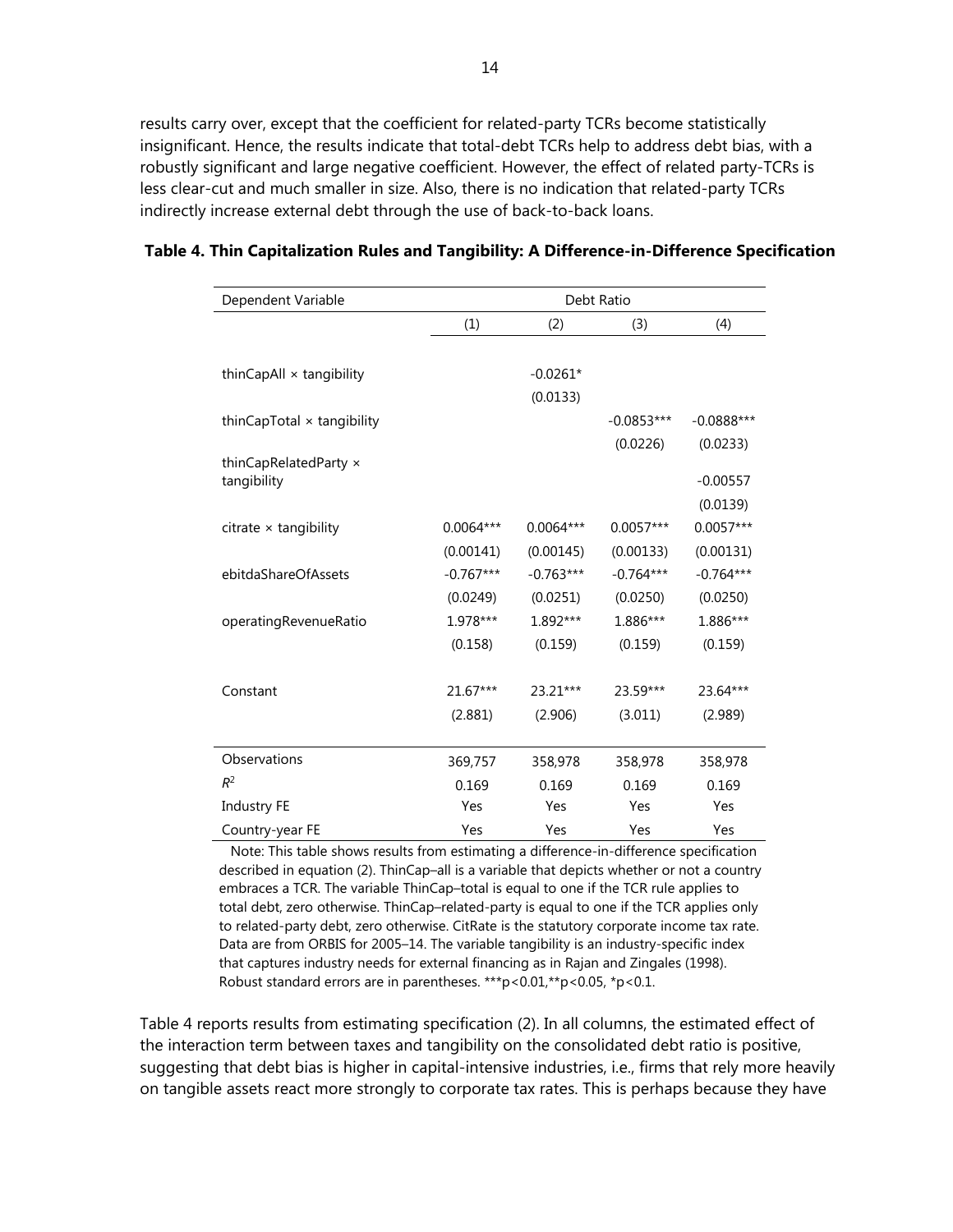relatively easier access to credit. Column (2) adds the interaction between the TCR-variable and tangibility. This coefficient is statistically significant and negative. It implies that TCRs reduce debt ratios differentially more in industries with higher tangibility. These firms are more likely to be constrained in light of their higher debt ratios. Columns (3) and (4) show that this finding is driven solely by TCRs that apply to total debt; the coefficient for related-party TCRS is statistically insignificant.

To get a sense of the estimated magnitude of the interaction term, consider the partial effect of a TCR applied to total debt on the debt ratio:  $\frac{\partial debt}{\partial thinCapTotal} = BaseEffect + \beta_2 (Tang)$ . The base effect is nested in the fixed effects. The estimated  $\beta_2$  in column 4, for example, is -0.088. We can retrieve a magnitude of the interaction effect by evaluating the partial effect at two different levels of tangibility and taking the difference. For instance, the implied interactive effect of ThinCap–total on the debt ratio evaluated at the value of  $25<sup>th</sup>$  percentile of tangibility is -0.71 percentage points (i.e., ThinCap–total decreases the debt ratio compared to the base effect and given the 25th percentile level of *Tang* by 0.71 percentage points). The interactive effect of ThinCap–total on the debt ratio evaluated at the value of  $75<sup>th</sup>$  percentile of tangibility is -2.2 percentage points indicating that higher tangibility makes the effect of a TCR on the debt ratio higher (i.e., it reduces the debt ratio compared to the base effect and given the 75th percentile level of *Tang* by 2.2 percentage points). The difference between both interaction effects, in terms of absolute value, is -1.5 percentage points (2.2–0.71).

In Table 5, the dependent variable is the financial distress indicator, based on equation (3) or (4). The columns vary by the estimator (linear probability model versus logit model) and the set of fixed effects. In all columns, the coefficient for the TCR variable for total debt has a negative sign. This indicates a negative effect of these TCRs on financial distress, i.e., a positive effect on the likelihood of a firm to be in the safe zone. For example, the estimates from the linear probability model in columns (1) and (2) suggest that a total-debt TCR reduces the probability of a manufacturing company facing bankruptcy risks by 5 percentage points. Logit estimates yield a similar pattern. The results also indicate that related-party TCRs have no significant effect on the financial distress indicator; in columns (3) and (4), it even appears with the wrong sign. Thus, from the perspective of bankruptcy risk associated with debt bias, total-debt TCRs are found to be effective while TCRs that apply only to related-party debt are not.

Finally, Table 6 shows the difference-in-difference strategy as in Table 4, but using the financial distress indicator as the dependent variable. Table 6 shows only the logit estimates. Results are consistent with the findings in Table 4: total-debt TCRs lower the likelihood of financial distress differentially more for companies in industries with higher tangibility. As expected, higher sales and EBITDA reduce the probability of bankruptcy whereas the volatility measure is associate with a higher likelihood of witnessing a financial turmoil.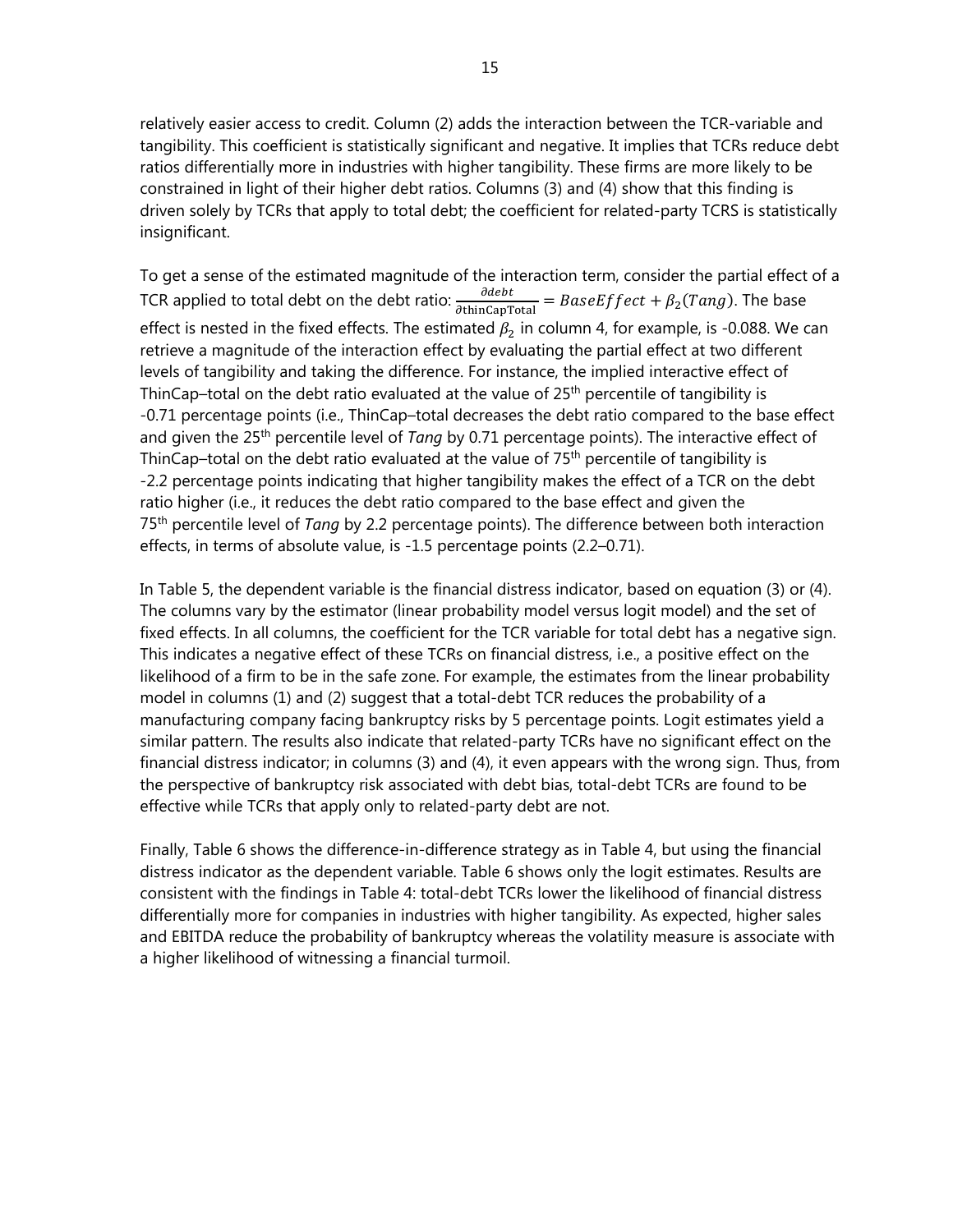| <b>Financial distress</b> |                     |             |             |              |             |             |            |             |
|---------------------------|---------------------|-------------|-------------|--------------|-------------|-------------|------------|-------------|
| indicator                 | Z                   |             |             | $Z^{\prime}$ |             |             |            |             |
| based on:                 |                     |             |             |              |             |             |            |             |
|                           | <b>LPM</b><br>Logit |             |             |              | LPM         | Logit       |            |             |
|                           | (1)                 | (2)         | (3)<br>(4)  |              | (5)         | (6)         | (7)        | (8)         |
|                           |                     |             |             |              |             |             |            |             |
| thinCap-total             | $-0.050***$         | $-0.050***$ | $-0.095***$ | $-0.095***$  | $-0.066***$ | $-0.067***$ | $-0.119**$ | $-0.119***$ |
|                           | (0.009)             | (0.004)     | (0.002)     | (0.028)      | (0.011)     | (0.005)     | (0.051)    | (0.004)     |
| thinCap-related-party     | $-0.003$            | $-0.003$    | 0.001       | 0.002        | $-0.004$    | $-0.004$    | $-0.002$   | $-0.002$    |
|                           | (0.012)             | (0.006)     | (0.003)     | (0.003)      | (0.016)     | (0.007)     | (0.003)    | (0.003)     |
| citRate                   | $-0.000$            | $-0.001$    | $-0.002$    | $-0.000$     | $-0.000$    | $-0.000$    | $-0.0002$  | $-0.0002$   |
|                           | (0.001)             | (0.000)     | (0.002)     | (0.000)      | (0.001)     | (0.000)     | (0.0003)   | (0.0003)    |
| gdpGrowth                 | $-0.002***$         | $-0.002***$ | $-0.002***$ | $-0.002***$  | $-0.002***$ | $-0.002***$ | $-0.002**$ | $-0.002**$  |
|                           | (0.000)             | (0.000)     | (0.000)     | (0.001)      | (0.000)     | (0.000)     | (0.000)    | (0.000)     |
| interestRateReal          | $0.002***$          | $0.002***$  | $0.002***$  | $0.002***$   | $0.002**$   | $0.003***$  | $0.002**$  | $0.002**$   |
|                           | (0.001)             | (0.001)     | (0.000)     | (0.001)      | (0.001)     | (0.001)     | (0.000)    | (0.000)     |
| Volatility                | $0.504***$          | $0.510***$  | $0.241***$  | $0.249***$   | $0.636***$  | $0.643***$  | $0.396**$  | $0.407**$   |
|                           | (0.047)             | (0.030)     | (0.010)     | (0.073)      | (0.045)     | (0.026)     | (0.0172)   | (0.0170)    |
| Constant                  | $0.078***$          | $0.075***$  | $-12.82***$ | $-12.55***$  | $0.096***$  | $0.093***$  | $-14.55$   | $-16.62$    |
|                           | (0.025)             | (0.013)     | (0.574)     | (0.993)      | (0.031)     | (0.016)     | (3.382)    | (1.380)     |
|                           |                     |             |             |              |             |             |            |             |
| Observations              | 44,590              | 44,590      | 44,589      | 44,466       | 45,239      | 45,239      | 45,238     | 45,094      |
| $R^2$                     | 0.053               | 0.053       |             |              | 0.072       | 0.072       |            |             |
| Industry and year FE      | Yes                 |             | Yes         |              | Yes         |             | Yes        |             |
| Industry-year FE          |                     | Yes         |             | Yes          |             | Yes         |            | Yes         |

**Table 5. Thin Capitalization Rules and Corporate Stability**

 Note: This table shows results from estimating a linear probability model (LPM) or a logit model where the depended variable is a financial distress indicator coded 1 if the *Z-*score of a firm is below the 7th percentile; zero otherwise. In columns 1 to 4, the indicator is based on *Z* as given in equation 3 whereas in columns 5 to 8 the indicator is based on *Z'* as given in equation 4. Logit results are reported as marginal effects. Robust standard errors are in parentheses. The variable ThinCap–total is equal to one if the TCR rule applies to total debt, zero otherwise. ThinCap–partial is equal to one if the TCR applies only to related-party debt, zero otherwise. CitRate is the statutory corporate income tax rate. Data are from ORBIS for 2005–14. \*\*\* p<0.01, \*\* p<0.05, \* p<0.1.

# **V. CONCLUDING REMARKS**

Risks to macroeconomic stability posed by excessive private leverage are significantly amplified by tax distortions. This debt bias has become widely recognized as a stability concern since the global financial crisis. Several countries have therefore started to implement limitations to the deductibility of interest for the corporate income tax through thin capitalization rules (TCRs), as a way to mitigate this bias. This paper explores the effectiveness of these rules. It finds that TCRs can work, but their design matters. For instance, a TCR that restricts interest deductibility of all debt reduces the debt-asset ratio by on average 5 percentage points. However, rules restricting only intracompany interest payments have no discernable effect on external debt. Our results are robust for broader measures of financial distress. Moreover, we find evidence that debt in high tangibility industries is more responsive to TCRs than debt in low tangibility industries.

These results have important policy implications. For instance, if a country introduces a TCR to address the stability concerns related to debt bias, it should apply it to all debt. However,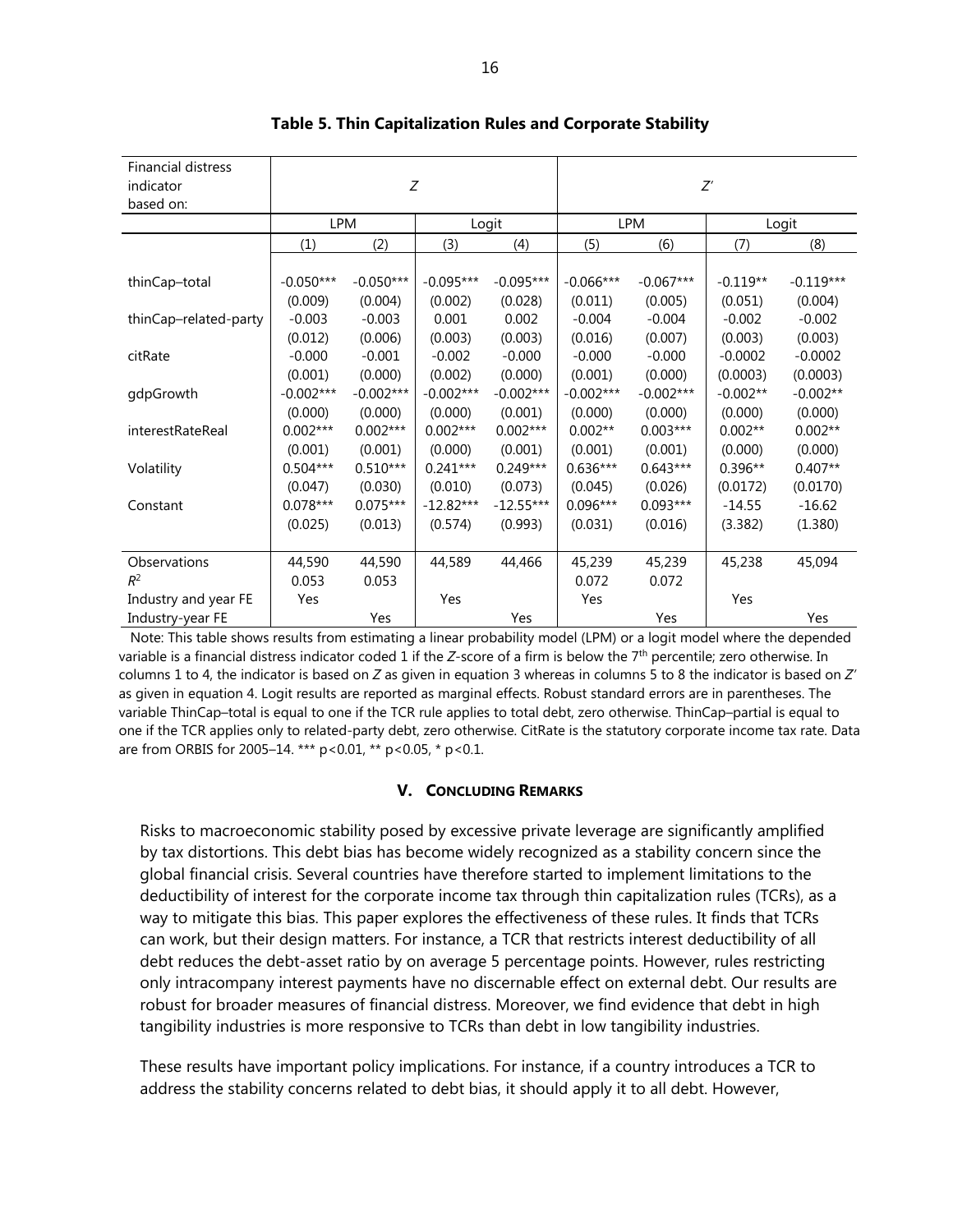two-thirds of the TCRs observed around the world today are targeted to related-party debt only. Hence, while many countries have introduced TCRs to curb debt shifting by multinationals, only few have designed them in a way that also addresses debt bias. Another implication of our results is that a uniform TCR might induce distortions and that differentiation between sectors might be desirable. For instance, firms in different sectors vary in their inherent non-tax corporate financial decisions, e.g. due to variation in tangibility of their assets. Since financial distress might thus arise at different levels of debt, a uniform TCR might be unduly restrictive in some sectors but not sufficiently restrictive in others.

Much is still to be explored regarding the impact of TRCs. For instance, if country-by-country reports were available for multinational corporations, we would be able to explore the impact of TCRs in not only the headquarter country, but also in countries where the subsidiaries reside. Second, other implication of thin capitalization rules, such as effects on investment, should be explored more fully. Finally, as corporate financial structures might vary widely between firms for other reasons than taxation or tangibility, it would be relevant to understand how uniform TCRs affect them differentially.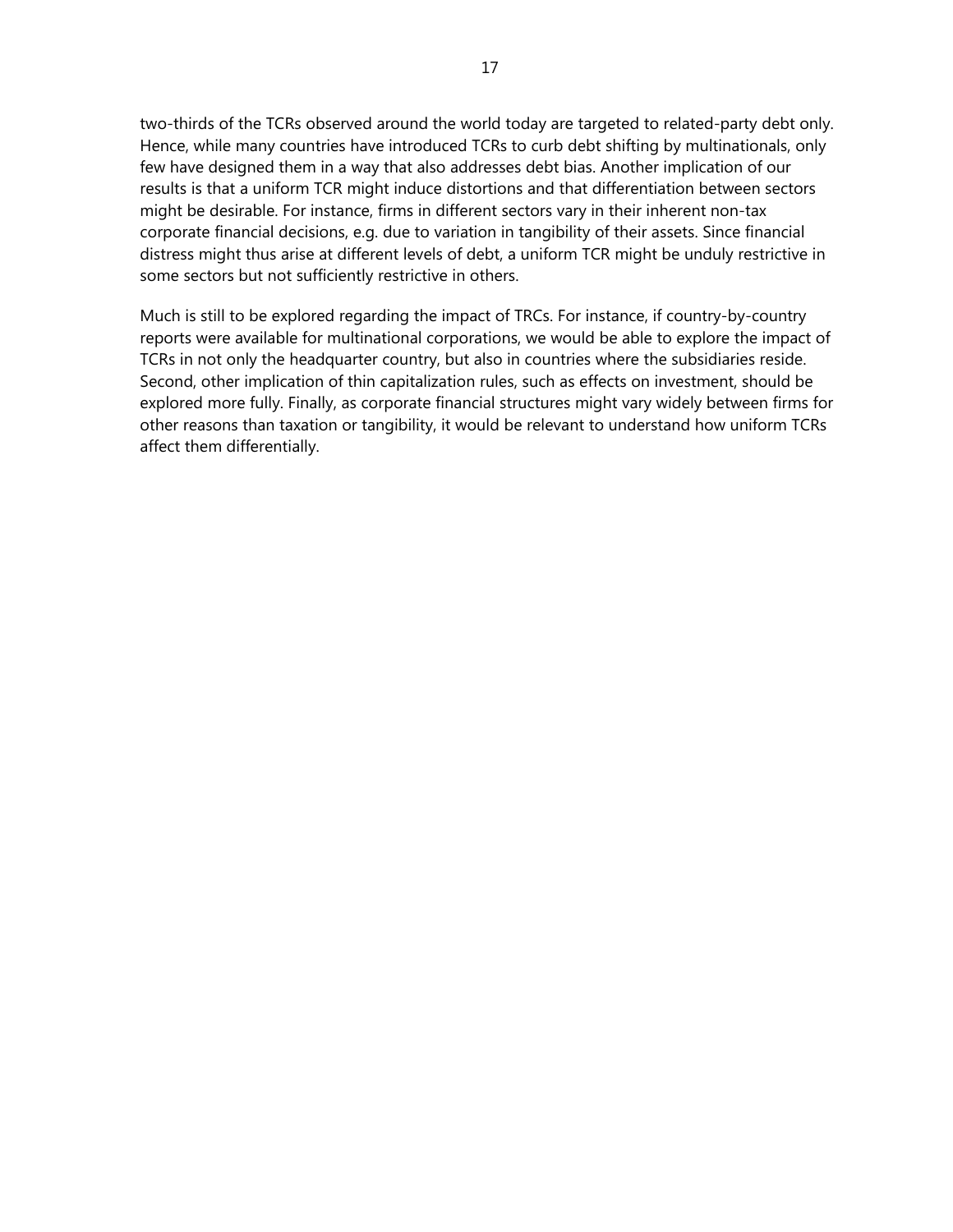| <b>Financial distress</b>            | Ζ           |             |             |             | $Z^{\prime}$ |             |             |             |
|--------------------------------------|-------------|-------------|-------------|-------------|--------------|-------------|-------------|-------------|
| indicator<br>based on:               | (1)         | (2)         | (3)         | (4)         | (5)          | (6)         | (7)         | (8)         |
| thinCapAll × tangibility             |             | $-0.041***$ |             |             |              | $0.0410***$ |             |             |
|                                      |             | (0.009)     |             |             |              | (0.0098)    |             |             |
| thinCapTotal ×<br>tangibility        |             |             | $-0.263***$ | $-0.263***$ |              |             | $0.2772***$ | $0.2748***$ |
|                                      |             |             | (0.027)     | (0.028)     |              |             | (0.0267)    | (0.0271)    |
| thinCapRelatedParty ×<br>tangibility |             |             |             | $-0.0006$   |              |             |             | 0.0039      |
|                                      |             |             |             | (0.009)     |              |             |             | (0.0100)    |
| Citrate $\times$ tangibility         | $0.0053***$ | $0.0050***$ | $0.0051***$ | $0.0051***$ | $0.0053***$  | $0.0048***$ | $0.0051***$ | $0.0051***$ |
|                                      | (0.0008)    | (0.0009)    | (0.0008)    | (0.0008)    | (0.0008)     | (0.0009)    | (0.0008)    | (0.0008)    |
| ebitdaShareOfAssets                  | $-0.004***$ | $-0.004***$ | $-0.004***$ | $-0.004***$ | $0.0053***$  | $0.0054***$ | 0.0054***   | $0.0054***$ |
|                                      | (0.000)     | (0.000)     | (0.000)     | (0.000)     | (0.0001)     | (0.0001)    | (0.0001)    | (0.0001)    |
| operatingRevenueRatio                | $-0.009***$ | $-0.010***$ | $-0.009***$ | $0.0093***$ | $0.0140***$  | $0.0149***$ | 0.0139***   | $0.0140***$ |
|                                      | (0.000)     | (0.000)     | (0.000)     | (0.0006)    | (0.0006)     | (0.0006)    | (0.0006)    | (0.0006)    |
| Volatility                           | $0.068***$  | $0.071***$  | $0.062***$  | $0.062***$  | 0.0784***    | $0.0821***$ | 0.0699***   | 0.0695***   |
|                                      | (0.010)     | (0.011)     | (0.011)     | (0.011)     | (0.0122)     | (0.0130)    | (0.0125)    | (0.0126)    |
| Constant                             | 0.242       | 0.334       | 0.212       | 0.210       | 1.20         | 1.29        | 1.15        | 1.16        |
|                                      | (0.448)     | (0.450)     | (0.450)     | (0.450)     | (0.369)      | (0.371)     | (0.371)     | (0.371)     |
| Observations                         | 49,708      | 46,371      | 46,371      | 46,371      | 50,497       | 47,159      | 47,159      | 47,159      |
| <b>Industry FE</b>                   | Yes         | Yes         | Yes         | Yes         | Yes          | Yes         | Yes         | Yes         |
| Country-year FE                      | Yes         | Yes         | Yes         | Yes         | Yes          | Yes         | Yes         | Yes         |

**Table 6. TCRs, Tangibility, and Corporate Stability—A Diff-in-Diff Specification** 

 Note: This table shows results from estimating a logit model where the dependent variable is a financial distress indicator coded 1 if the *Z-*score of a firm is blow the 7th percentile; zero otherwise. n columns 1 to 4, the indicator is based on *Z* as given in equation 3 whereas in columns 5 to 8 the indicator is based on *Z'* as given in equation 4. Results are reported as marginal effects. Robust standard errors in parentheses. The variable ThinCap–total is equal to one if the TCR rule applies to total debt, zero otherwise. ThinCap–partial is equal to one if the TCR applies only to related-party debt, zero otherwise. CitRate is the statutory corporate income tax rate. The variable tangibility is an industry-specific index that captures industry needs for external financing as in Rajan and Zingales (1998). Data are from ORBIS for 2005–14. \*\*\* p<0.01, \*\* p<0.05, \* p<0.1.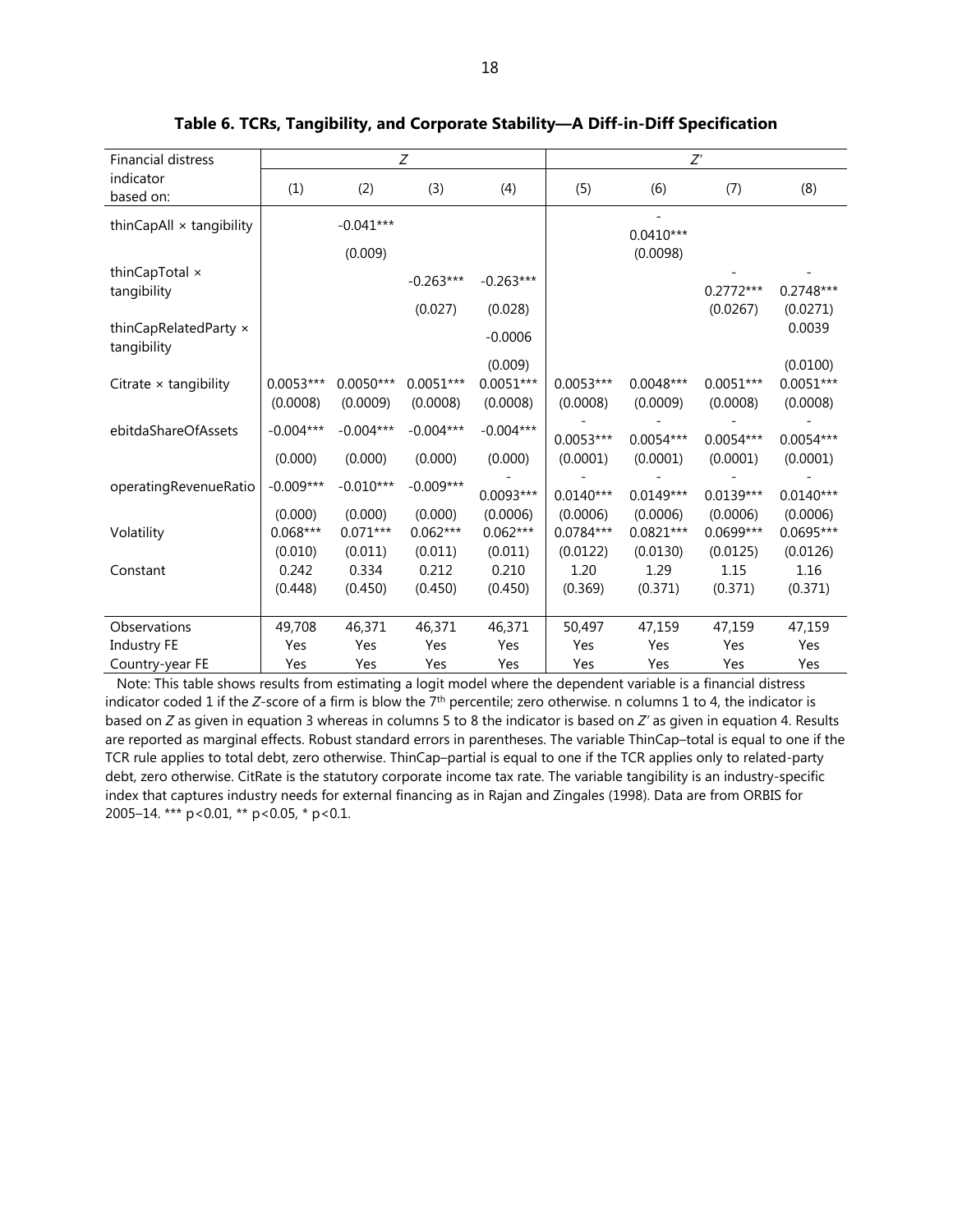#### **REFERENCES**

- Acemoglu, D., V. Carvalho, A. Ozdaglar, and A. Tahbaz-Salehi, 2012, "The Network Origins of Aggregate Fluctuations," *Econometrica*, Vol. 80, pp. 1977–2016.
- Altman, E.I., 1968, "Financial Ratios, Discriminant Analysis and the Prediction of Corporate Bankruptcy," *Journal of Finance*, Vol. 23, pp. 589–609.
- ———, M. Iwanicz-Drozdowska, E. Laitinen, and A. Suvas, 2014, *Distressed Firms and Bankruptcy Prediction in an International Context: A Review of Empirical Analysis of Altman's Z-score Model* (New York: New York University Stern Business School).
- Bernanke, B., and J.Y. Campbell, 1988, "Is There a Corporate Debt Crisis?" Brookings Papers on Economic Activity No. 1 (Washington, Brookings Institute).
- Bianchi, J., 2011, "Overborrowing and Systemic Externalities in the Business Cycle," *American Economic Review*, Vol. 101, pp. 3400–26.
- Blouin, J., H. Huizinga, L. Laeven, and N. Gaëtan, 2014, "Thin Capitalization Rules and Multinational Firm Capital Structure," IMF Working Paper No. 14/12 (Washington: International Monetary Fund).
- Buettner, T., M. Overesch, U. Schreiber, and G. Wamser, 2012, "The Impact of Thin-Capitalization Rules on the Capital Structure of Multinational Firms," *Journal of Public Economics*, Vol. 96, pp. 930–38.
- De Mooij, R., 2011, "The Tax Elasticity of Corporate Debt: A Synthesis of Size and Variations," IMF Working Paper No. 11/95 (Washington: International Monetary Fund).
- Desai, M., and D. Dharmapala, 2015, "Interest Deductions in a Multijurisdictional World," National Tax Journal, Vol. 68, No. 3, pp. 653–80.
- Feld, L. P., J. H. Heckemeyer, and M. Overesch, 2013, "Capital Structure Choice and Company Taxation—A Meta Study," *Journal of Banking and Finance*, Vol. 37, pp. 2850–66.
- Friedman, B. M., 1986, "Increasing Indebtedness and Financial Stability in the United States," NBER Working Paper No. 2072 (Cambridge: National Bureau for Economic Research).
- Giroud, X., and H. Mueller, "Firm Leverage and Unemployment during the Great Recession," *Quarterly Journal of Economics* (forthcoming).
- Haufler, A., and M. Runkel, 2012, "Firms' Financial Choices and Thin Capitalization Rules under Corporate Tax Competition," *European Economic Review*, Vol. 56, 1087–103.